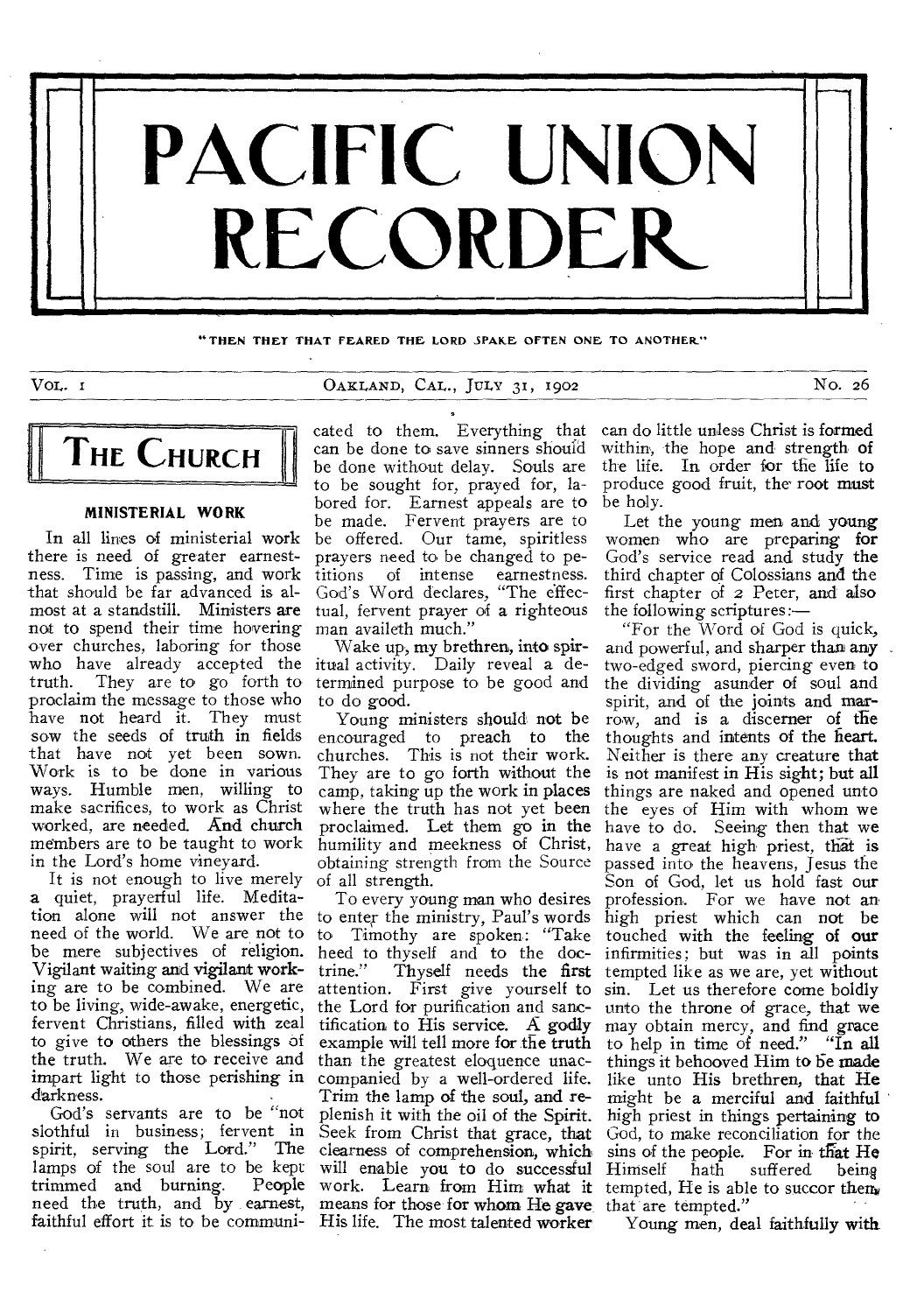your own souls. Seek the Lord drinking in iniquity, the heart will dren attend to them, but let the most earnestly for grace and be filled to overflowing with the the world." Worldly ambition, love the Lord thy God with all thy worldly plans, worldly principles, heart, and with all thy soul, are not to be brought into the life with all thy strength, and with all of the Christian.

Christ said: "For their sakes I self." sanctify Myself, that they also might be sanctified through the truth." "I pray not that Thou shouldest take them out of the world, but that Thou shouldest keep them from the evil." "Sanctify them through Thy truth; Thy Word is truth." "Neither pray I for these alone, but for them also which shall believe on Me through their word."

Will you not remember that this prayer includes you? Will you not strive to answer it? Will you not give yourself to the Lord? Willingness of heart and earnestness of purpose to carry out the principles of true holiness will place you in such a relation to God that you will give full proof of your ministry. You will see the fruit of your labor.

The heart must be brought into conformity to the will of God. As is the health of the heart, so is the religious experience and the fruit cause it sees things that inspire us seen in the life. Few realize the guile that lurks in the natural<br>heart. Unless the heart is Unless the cleansed from all defilement, evil will appear in the life. No one can in truth fulfil the requirements of God's law unless this law is written on his heart. He only who makes righteousness a part of his life is prepared rightly to estimate the truth. The truth is no truth to the one who merely makes a profession, who is not sanctified help to give your attention to the as worship, let us be silent in by its power, upon whose heart its message that is being given. If the prayer, for silent prayer is more acimage is not stamped. court. His love for Christ is mother step out for a moment with superficial, exercising little con-the little one. Do not stay away, trolling power over his reason.

aration required in order to do true be of mama dressing them and get-

strength. Study the words of the love of Christ. The whole being Saviour: "I have given them Thy will be enlisted in God's service. Word; and the world hath hated The affections will be set on things them, because they are not of the above. We shall respond heartily world, even as I am not of to the words of life, "Thou shalt thy mind; and thy neighbor as thy-Ellen G. White.

# **BEHAVIOR IN THE HOUSE OF GOD**

#### *(Concluded.)*

When we enter the house of God, let us go to our seats, bow our heads in silent prayer for a moment, and then remain in communion with our Maker. Then the sermon, whoever the preacher may be, will feed our souls a hundred-fold more than it otherwise would, and that sermon will also have power with those who know not God. There is a part which each will have to act in the preaching of every sermon, in the conviction of every soul, in the leading of every soul He is acting his part, but you must cooperate with the unseen hosts of heaven and act yours.

Let the eye of faith be ours, bewith reverence and awe and worcome to give you a restful spirit while in worship, so that you will not be constantly looking about.

one keeps the truth in the outer is a serious disturbance, let the When young and old give care-have children. Come with your ful, prayerful thought to the prep-children. Let their first memory service for God, a decided reforma- ting them ready to go to divine Of course, it is necessary for the mother who comes with an infant to sometimes go out, but all the rest of the congregation should not look around the moment a baby begins to cry. If tempted to look round when a baby cries, pray for mothers, from church because you

others give attention to the speaker. One mother is enough for a baby. See that the children do not disturb you, and leave the question as to, whether they disturb the meeting in the hands of the minister. What thoughtlessness on our part, when we are listening to the words of God, to let such a usual thing as the crying of a baby disturb us and attract our attention! Let the mothers and those who bring children to church take proper care of them, and not allow them to run about the church. Let us have decorum and order in the church of God during the hour of service.

How disappointing it is to come in and find confusion between Sabbath-school and service! Let us make a covenant for silence in the house of God, and if the majority will observe that, the others will behold it, and will become silent, too.

to Christ. So depend not on him to church properly prepared in who stands before you to do it all. heart, no matter who speaks, our shipfulness. Pray God before you is our attitude that determines how When the minister enters the pulpit, all should bow in silent prayer. What the congregation will receive depends upon how they prepare their hearts. If we come souls will be fed; but if we come without this heart preparation, and fail in maintaining this worshipful attitude, even though an angel from heaven should speak, he would not be able to feed us very \*much. It much we receive.

child makes so much noise that it ceptable than song that lacks the We should ask God by His Spirit to help us sing and put worship into our words. Music is a part of the worship. We should maintain the same worshipful attitude in song as in prayer. Let song have more sacredness in our worship than it has had in the past. Let us sing; but if we can not sing spirit of worship.

The following extracts are taken. from "Testimonies for the Church,' volume 5, pages  $491-494$ :

tion will be seen. In the place of service. Let those who have chil-the earthly sanctuary, Christians "To the humble, believing soul the house of God on earth is the gate of heaven. . . . From the sacredness which was attached to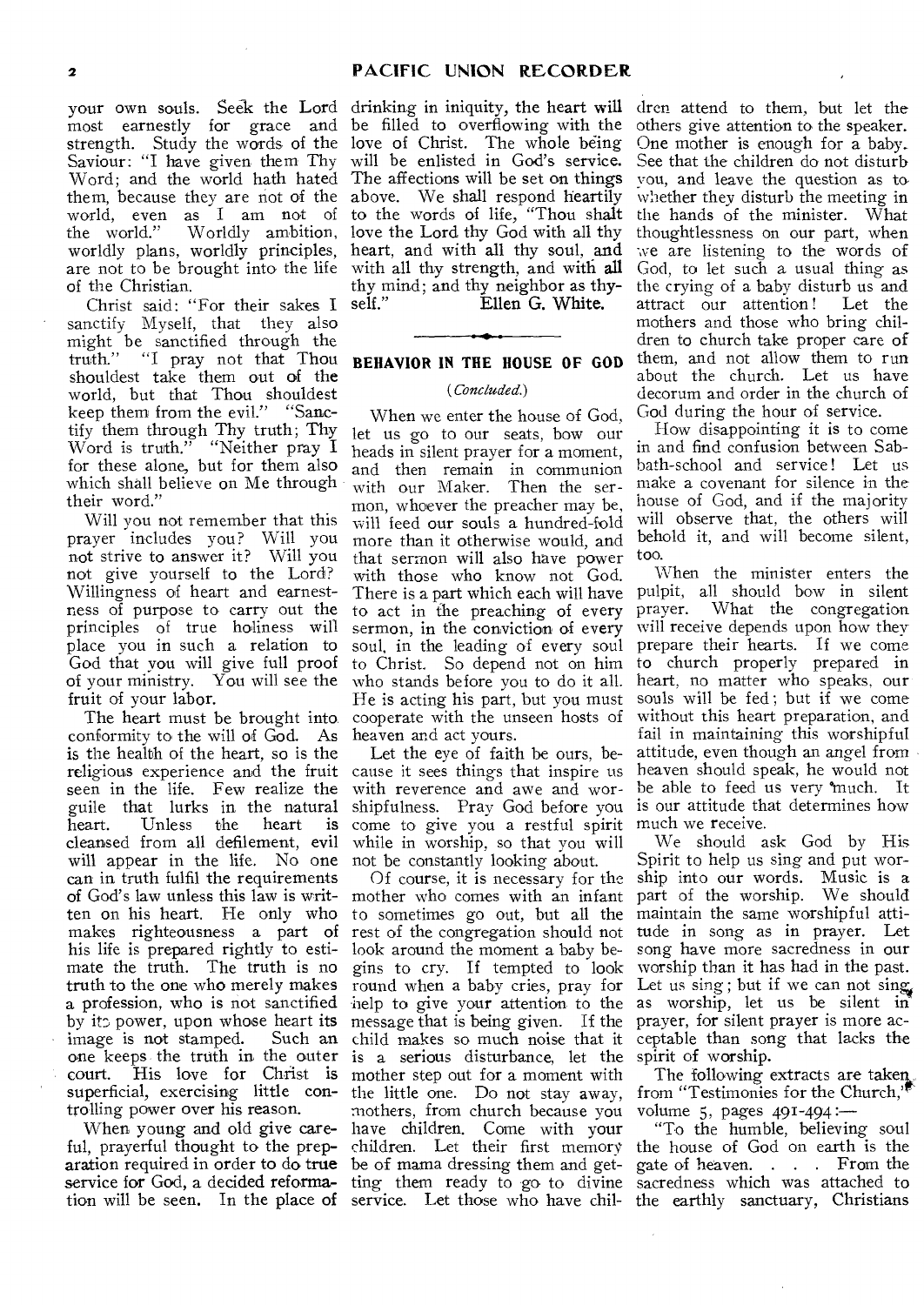may learn how they should regard grace the meeting with His presthe place where the Lord meets ence and give power to His truth with His people. There has been proclaimed from human lips. a great change, not for the better, but for the worse, in the habits and customs of the people in reference the presence of the Holy One, and to religious worship. The pre-every heart should ascend to God cious, the sacred things which con-in silent devotion. . . Listen nect us with God are fast losing their hold upon our minds and hearts, and are being brought down to the level of common things.<br>
... There should be rules in regard to the time, the place, and from straying into wrong paths. the manner of worshiping. Noth-. . . Sometimes young men and ing that is sacred, nothing that pertains to the worship of God, should be treated with carelessness they keep up a continual communior indifference. . . . When the cation with each other during the worshipers enter the place of meet-sermon. Could these see the ing, they should do so with de-angels of God looking upon them corum, passing quietly to their seats. If there is a stove in the seats. If there is a stove in the would be filled with shame, with room, it is not proper to crowd abhorrence of themselves.  $\ldots$ about it in an indolent, careless When the benediction is proattitude. Common talking, whis-nounced, all should still be quiet, pering, and laughing should not be as if fearful of losing the peace of permitted in the house of worship, Christ. Let all pass out without either before or after the service. jostling or loud talking, feeling Ardent, active piety should characterize the worshipers. If some have to wait a few minutes before the meeting begins, let them maintain a true spirit of devotion by silent meditation, keeping the heart uplifted to God in prayer that the service may be of special benefit to their own hearts. and lead to the conviction and conversion of other souls. . . The whispering and laughing and talking, which might be without sin in a common business place, should find no sanction in the house where God is worshiped. . . When the minister enters, it should be with dignified, solemn mien. He should bow down in silent prayer as soon as he steps into the pulpit, and earnestly ask help of God. What an impression this will make! There will be solemnity and awe upon the people. Their minister is communing with God ; he is committing himself to God before he dares to stand before the people. Solemnity rests upon all, and angels of God are brought very near. Every one of the congregation, also, who fears God should with bowed head unite in silent power to obey."—Desire of Ages, prayer with him, that God may

When the meeting is opened by prayer, every knee should bow in attentively. Sleep not for one instant, because by this slumber you may lose the very words that you need most, the very words which, if heeded, would save your feet women have so little reverence for the house and worship of God that and marking their doings, they would be filled with shame, with that they are in the presence of God, that His eye is resting upon them, and they must act as in His visible presence. Let there be no stopping in the aisles to visit or gossip, thus blocking them up so that others can not pass out. The precincts of the church should be invested with a sacred reverence. It should not be made a place to meet old friends and visit and introduce common thoughts and worldly business transactions.'"

W. S. Sadler.

"If we had to bear anything which Jesus did not endure, then upon this point Satan would represent the power of God as insufficient for us. Therefore Jesus was `in all points tempted like as we are.' "—Desire of Ages, page 22.

"By His humanity, Christ touched humanity; by His divinity, He lays hold upon the throne of God. As the Son of man, He gave us an example of obedience ; as the Son of God, He gives us the page 22.

**THE, FIELD** 

# FROM JAPAN

Although the broad Pacific separates us, our brethren on the Pacific Coast are our nearest neighbors who believe the special truth that has brought us to Japan. And, knowing your deep interest in the work in this field, I am prevailed upon to write you something concerning its progress and prospects.

Before leaving America, I found that some of our people have an incorrect idea of the work that is being done here, Some said to me, "You are going to Japan to take charge of our school work there?"  $\tilde{I}$  did not attempt to correct this idea then, because I was expected to take general oversight of whatever work we have in Japan; and, furthermore, my own understanding of the work here was then quite limited.

Our schools, as they may be called, are two in number, the Shiba Bible School, where Brother Burden lives, and the Hongo Bible School, at my home. At Shiba there are two rooms fitted up with seats and tables. Here daily Bible classes are held; and the larger room is used for Sabbath services. Here in Hongo we use one large room in our house in a similar<br>way. Those who attend our Those who attend our classes are almost entirely students who are in regular attendance at some school in the city. They are generally attracted by the desire to learn English. We hold our classes at such hours as will accommodate the students, generally in the afternoon and evening, though now I have a forenoon class. We teach nothing but the Bible. So really our school work is Bible-reading work, with this difference, that our readers come to us instead of our going to them.

It will be seen that in this work we are reaching only those who have some knowledge of English. But this is the best we foreign workers can do while we are learning the language. Two of our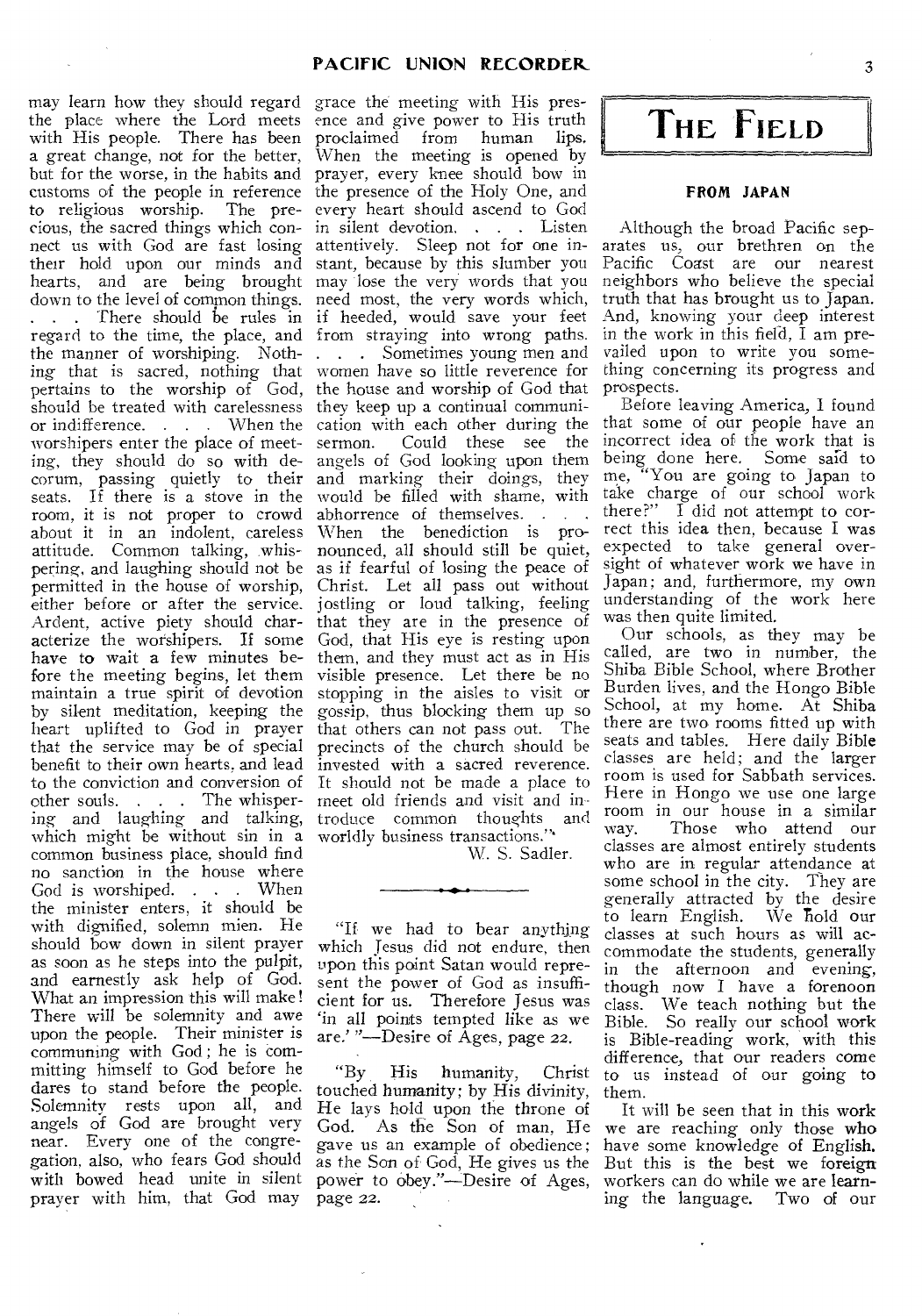Japanese workers are connected with us in this class work, and they can teach those who speak only Japanese.

We are not at all satisfied to confine ourselves to this work in English, but are working as hard as we can to acquire the langauge, so we can reach a larger number of people. At some other time I shall be glad to tell the readers of the "Recorder" of the work we are doing through our monthly Japanese paper and other publications. Our work is small, but it is growing. Our needs are many, but<br>God is rich. F. W. Field. F. W. Field.

# UTAH

Since my return from the Pacific Union Conference we have been devoting some time to the work of "Christ's Object Lessons."

It has not been all sunshine in Utah on this particular line. However, we hope to be able to sing the jubilee song with the rest of the conferences in the near future. One of the surest ways to defeat the sale of the book here is to explain the object for which the book is being sold. There is one thing the Mormon people will not do, and that is to furnish financial aid to any other religious enterprise, especially if it is located outside of the state. Then, too, the evangelical churches of this state are generally hard pushed on financial lines, and the moment you suggest any sort of charity work you will be entertained with a tale of church poverty which will make you ashamed that you ever mentioned your own needs. So the book has to be sold entirely upon its own merits, and the blessed part of it is, it possesses the merits. One elderly sister, recently converted from Mormonism, took orders for nineteen. I have taken about eighty personal orders, and sold about as many more by correspondence. We are hearing from the books delivered, and these reports are most encouraging.

For the past month I have been assisting Elder Christianson in a tent effort at Murray, a suburb of Salt Lake City. The interest was

not large at this place. However, we carried literature to every house in that section, and a few<br>were interested. These were were interested. among the Scandinavians. Later on Elder Christianson will pitch a tent there, and follow up the interest among his nationality.

At present we have our tent pitched in this city, corner of<br>Fifth East and Third South East and Third South Streets. The attendance here was small to begin with, but has increased some. Last Sunday evening we had a fair attendance. A representative of one of the leading city papers was present, and he gave a half-column synopsis of the discourse in the morning issue of the paper.

As has already been stated by Brother Ireland, we have entered upon a campaign to secure money to erect a church building and church-school rooms in this city. For nine years the little company here have been meeting in a little dingy room. Last winter we moved into larger quarters, but this building has now been sold, and rents on anything suitable to our needs have gone up out of our reach. We have for the present moved our Sabbath meetings to the tent, but cold weather will soon drive us from this temporary shelter. Our people are all of limited means, but we feel that the time has come to build. We appreciate the appeal made for this enterprise, and believe it is only consistent that our people should come royally to the support of the work in this field, where, of all places, it is necessary that our efforts should be characterized by an air of permanency and stability which will convince people that we are here to stay. It is not generally known by our people that all the essential conditions of a foreign mission field are present in Utah.

Brethren, can you not in the name of the Master send us aid in this time of great need and special opportunity?

Send donations to the under-<br>signed. W. A. Alway, W. A. Alway, Supt. Utah Mission Field,

3076 S. 9th East Street,

Salt Lake City, Utah.

# **WESTERN OREGON CON-FERENCE**

To Our Laborers in the Western Oregon Conference—

We are hoping that the workers in our conference will report frequently to the "Pacific Union<br>Recorder." Our brethren Our brethren throughout this field, as well as in the other conferences on the coast, have an interest to know what progress is being made in the different branches of the work here and there. They have a right in this direction which we should recognize.

We can at once see the advantage to our conference work to have this paper as a medium of communication with the churches and the brethren and sisters scattered over this large field.

If the paper were a weekly, it would be even a greater help to us in this way. And why can we not look for the time when it will come to us each week, especially if we will do our part to secure a sufficient number of subscribers to justify such a change?

We urge our workers to report often, thus adding to the interest of the paper to our people, and also to make a good effort to increase the subscription list.

F. M. Burg, President.

# **ROSEBURG, OREGON**

In response to the many requests that we report frequently through our good "Pacific Union Recorder," I will say: We stopped at our old home church in Salem over Sabbath. It did me good to meet with so many of our dear people who could not attend the<br>camp-meeting. Our short stay Our short stay was very pleasant, and we trust profitable to all. During our visit to Oakland, Oregon, I was told of an old gentleman who had commenced to keep the Sabbath all alone, away up in the foothills of Tyhee Mountains. On visiting him, we found that an agent had sold him "Bible Readings" some years since, and it was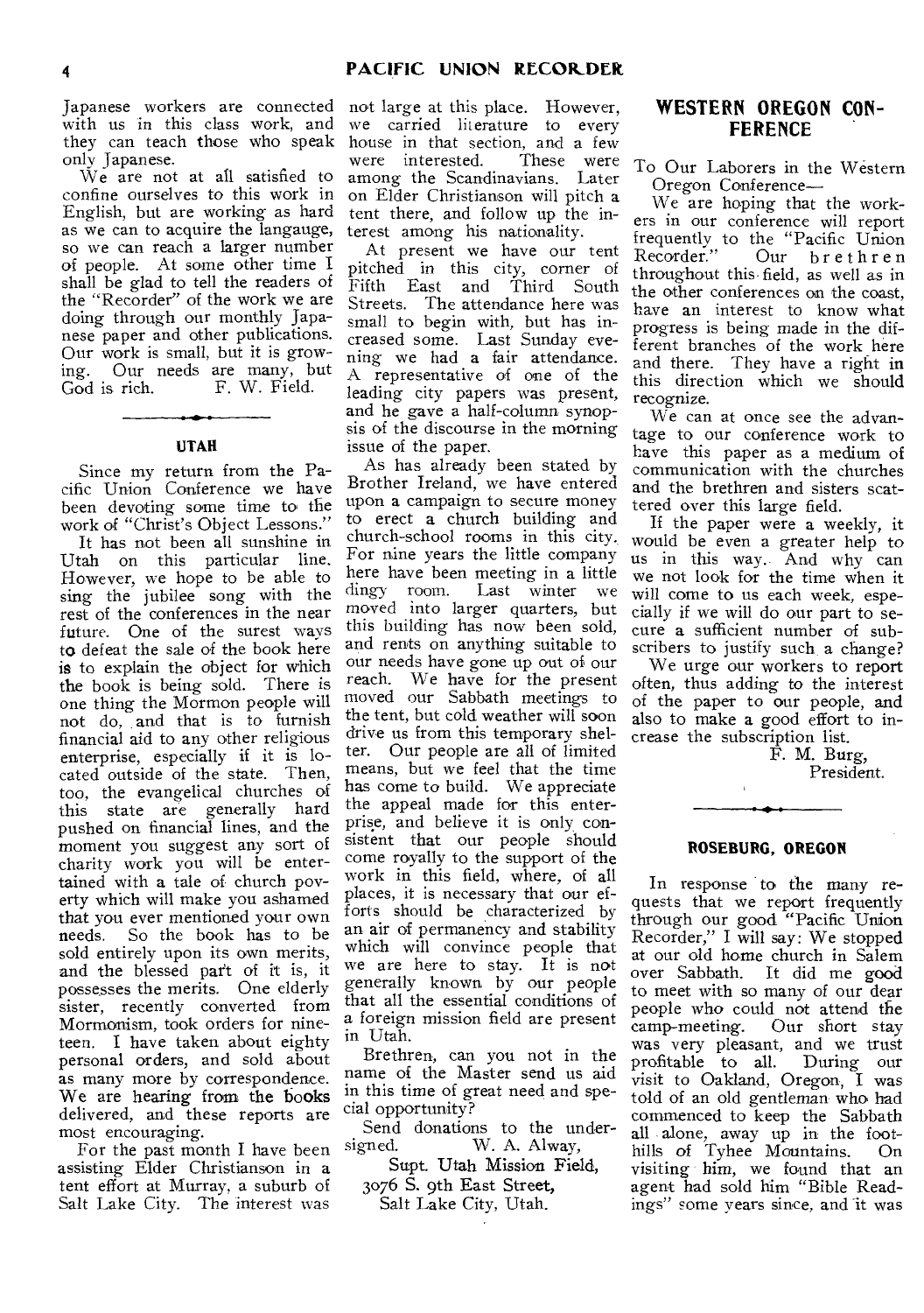this book, and the blessing of the Lord, that have placed him in the ranks of the remnant people. Canvassers, take courage. On our return we spent Sabbath with Brother Cook's family, near Oakland, and had public service Sunday at the schoolhouse. I was sidering all things, and quite a entitled 'Christ's Object **Lessons,'**  also called upon to preach at the goodly number have become and can recommend it as thorfuneral of Sister Goff, who, through mistake, had taken poibaptized. This is among the sad things we meet with along life's journey.

very best quarterly meetings since the organization of the Roseburg church. Twenty-two of our adult brethren, aside from young people and children, were in attendance; \$15.65 was cheerfully raised for the Christiania Publishing House. Three were baptized and added to the church. One was prevented from partaking of the ordinance on account of sickness, and one by death. There are three waiting for baptism, and one lady keeping the Sabbath, and another on the turning point, and some outside interest. Next Sabbath and Sunday we expect to spend at a point thirty-two miles distant, and baptize two of the three who could not get here for quarterly meeting.

Brethren, pray that our faith<br>fail not. B. C. Tabor. B. C. Tabor. July 7, 1902.

# **CALIFORNIA CONFERENCE**

# **THE WORK IN PETALUMA**

The city of Petaluma is an historical place in connection with the third angel's message. More than thirty years ago **Elders Loughborough** and Bourdeau held there the first tent-meeting ever conducted on the Pacific Coast. A favor and success." good-sized company of **believers**  %vas then established there, and a maintained in that place ever facilitating the work. since. True, its **numbers have at**  times been somewhat two **different** times **later.** 

Following the camp-meeting held there in June last, Elders Fero and Hibbard, assisted by Brother J. D. Rice and wife, and Professor Beardslee, commenced a series of meetings. These have deeply interested in the truth.

We have just closed one of the too, that those who have received of the Baptist, Christian, Congreand I was much pleased to witness also highly endorsed it. Three of the truth, and others interested, are intelligent **and** thoughtful searchers for truth. The workers there are hopeful that a good number will receive the message fully before the effort **closes, and**  thus the church in Petaluma be strengthened for the work it is theirs to perform in that region of country. <br> **I. O. Corliss.** country. **J. 0. Corliss.** 

# **"CHRIST'S OBJECT LESSONS" IN CALIFORNIA CONFERENCE**

Although little has been reported of the campaign for the "Relief of the Schools" in California, yet we are pushing the sale of "Christ's Object Lessons" and expect to do so until the work is completed.

We have the largest number of books per **member to place of**  any conference, and, consequently, expect to join heartily in singing the "Song of Jubilee."

The work is meeting with a ready and hearty response throughout the conference. The people are selling the book, not because they are fond of canvassing, but because they see that the Lord is in the movement. He not only has definitely promised to be in the work, **but He has demonstrated in**  the experiences of those who have taken it up that "He will give them

church organization has been most sanguine dared to hope in He has done for us in Christ's Object Lessons" more than the

through death and **removals, and**  Lessons" from the ministers of althis has necessitated tent efforts at most every denomination. Three We have **secured written endorsements** for "Christ's Object "doctors of divinity" of the Meth-

son. She was expecting to be spend two days with this company, M. E. Conference of California had a fairly good attendance, con-have carefully examined the work It was my privilege recently to evangelical." The secretary of the the sweet union and zealous devo-the leading Presbyterian ministers tion of the workers. I noticed, have endorsed it. Also ministers odist Church have given excellent endorsements. The following, from Dr. Dille, pastor of the First M. E. Church of Oakland, we quote because it is brief and comprehensive: "This may certify that I oughly scriptural, wholesome, and gational, Episcopal, Lutheran, and Unitarian Churches have given written endorsements highly commending the book. The leading Catholic priest of San Jose, **not being** able to give a written endorsement for the book, as that is contrary to the rules of his church, nevertheless purchased a copy, which is, in itself, a recommendation.

> The ministers of a number of<br>these denominations purchased denominations purchased books. Among those who **purchased** books and gave a written endorsement is B. Fay Mills, the one-time noted evangelist, and the present pastor of the Oakland Unitarian Church.

> Besides selling books to the ministers and securing their endorsements, the Lord has given me success in selling books to a rearadmiral of the United States Navy. the judge of a district court, together with almost every officer of the county and the mayors of two towns. One of the mayors is a Roman Catholic saloon-keeper. In one town, in response to our petition, the city council passed a special ordinance remitting the license tax, that we might have the privilege of selling "Object Lessons" without the necessity of paying a license fee.

> No one can read of the wonderful success that is attending the selling of "Christ's Object Lessons" without seeing that God is decidedly in this work, giving "favor and success."

Chas. T. Everson,

Supt. of "Christ's Object **Lessons" work in California Conference.**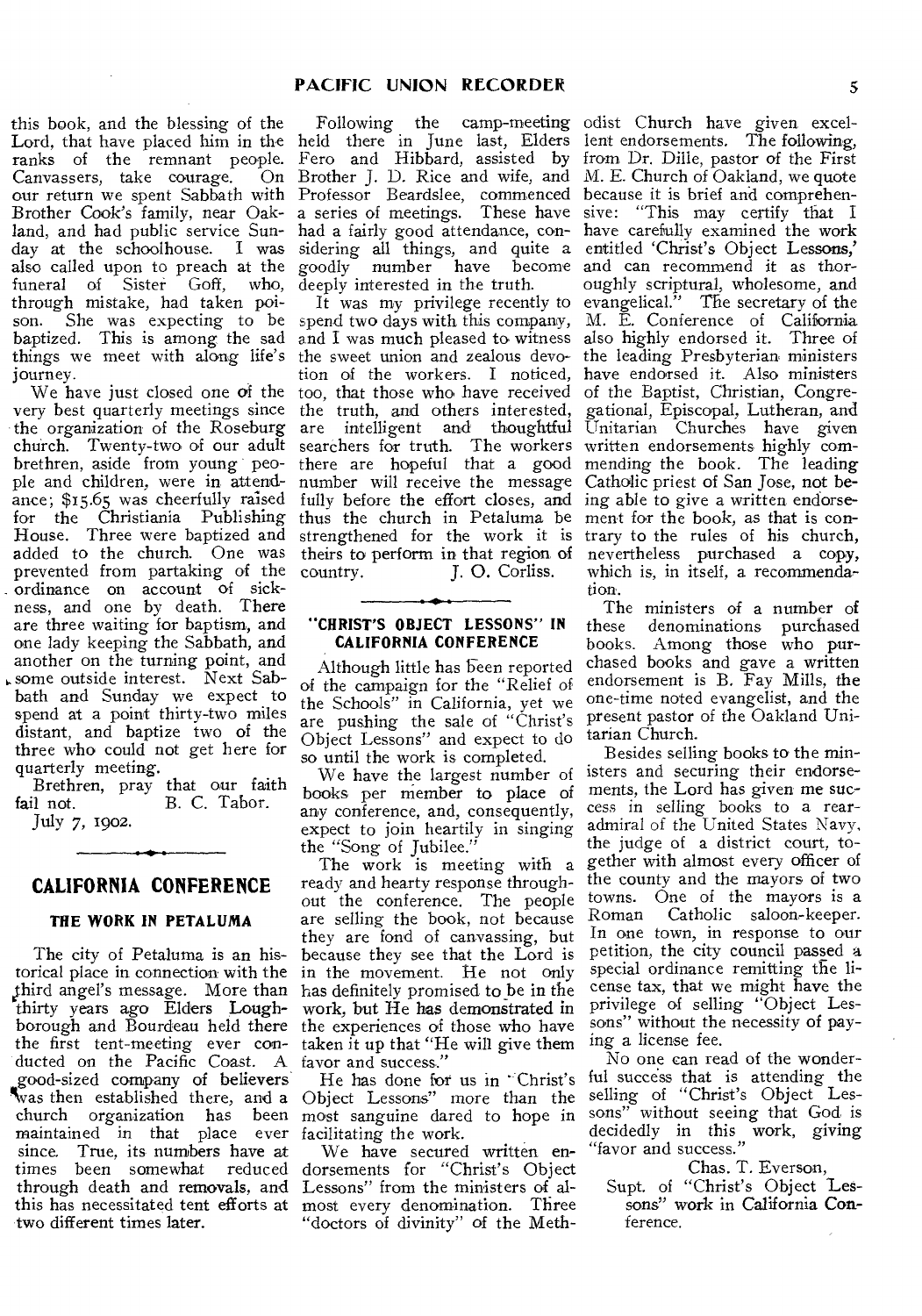# **IFORNIA CONFERENCE**

New blanks and receipt books have just been printed for our<br>church treasurers. They have church treasurers. They have<br>been prepared with much care, and are well adapted to their use in receipting, remitting, and reporting the money paid to them by the members of the church. These blanks and receipt books are furnished free, and we send samples to treasurers by mail. Any treasurer who fails to receive them should let us know at once.

All tithes, foreign mission offerings, Sabbath-school offerings, annual offerings, and all money designed for missionary purposes not be lowered into the dust, but outside of the home church, should be paid hereafter to the church treasurer. He should give a receipt for all money he receives, and send it on to the state treasurer. Once a month is preferable.

All money for publications ordered by the members, whether for missionary or personal use, should be paid to the librarian of the church.

We earnestly request that these instructions be carefully studied and carried out by all concerned, so that the work will be done in an orderly, prompt, and systematic manner. M. H. Brown.

# **TO CHURCH TREASURERS OF CAL-**make new ones? If we pass lightly by the pledge of last year, or years ago, is it not easier to permit the promise of to-day to be unheeded? We fear there is a tendency to laxness in some of these things, and if we neglect to keep our word with God, may it not open the way for us to also neglect to fulfil our promises made to one another?

We pray that it may not be thus. Heaven is watching to see the development of character among the people of God, and shall we be slack concerning our promises? Let every one consider his promise—his word—as sacred as his life. Thus the standard will ever borne aloft, pointing toward the skies, where He who promises is able to perform; and by faith we, too, shall partake of that same power.

There have been pledges made to the Southern field, Australian work, orphans' home, relief of our schools, Healdsburg camp-meeting fund, etc., etc., many of which are unpaid, and some of which are long since ripe with age.

Let every old pledge be paid, and a new blessing will be received, and then we shall all be ready for the onward march to<br>victory. H. G. Thurston. H. G. Thurston.

#### **AN APPEAL TO CALIFORNIA CON-FERENCE**

We .are in interesting times, for God's work is onward. There are new enterprises being carried on, and many more soon to be started. Appeals most urgent for means come almost weekly, and each new project must have its place and share of our support.

At this time we have no call for new pledges, but we earnestly plead that every pledge, every promise of support, may be paid, that, as God looks over the books above and lists on earth, no pledge may be found wanting. Is it not better to pay up pledges already made, than to allow them to be forgotten, and total,  $$1,479.13$ . M. H. B.

# **TITHE REPORT**

RECEIPTS FOR THE MONTH OF JUNE

Alameda, \$25.45; Arcata, \$24.60; Berkeley, \$10; Buckeye, \$8.65; Burroughs, \$7.70; Crows Landing, \$50; Crystal Springs, \$9.50; Ferndale, \$20; Healdsburg, \$3.10; Laton,  $$58;$  Lockwood,  $$130;$ Laton, \$58; Lockwood, \$130;<br>Lodi, \$5.24; Monterey, \$3.50; Napa, \$1o; Oakland, \$469.22; Paso Robles, \$25.65; Placerville, \$7.00; Sacramento, \$5.00; San Jose, \$120.53; Santa Rosa, \$10; Selma, \$30.50; San Francisco, formulated after the fall of Adam. \$275.50; Tres Pinos, \$15.05; It was a revelation of 'the mystery Ukiah, \$26.6o; Vacaville, \$20; . which hath been kept in silence Watsonville, \$15; personal, \$93.34; through times eternal.<sup>7</sup> "—Desire of

#### **MONTANA NOTES**

A general camp-meeting for the state is to be held in Helena, August 22-31. The railroads have granted reduced rates on all lines.

About \$ioo worth of new family tents have recently been bought at the Healdsburg College factory.

Great Falls has decided to have a church-school the coming year, and has secured the services of Bertha Tyler, of Hastings, Nebraska, as teacher.

With the thermometer ranging at 95 degrees and many suffering from the heat, it seems strange .to see great fields of ice and snow in plain sight, only a few miles away.

The Bozeman intermediate school will commence September 15. A good attendance is expected.

The new churches at Bozeman and Livingston will be dedicated in August. They will be neat, comfortable buildings, and well located for the accommodation of the public.

Four new Sabbath-keepers have recently united with the Great Falls church, four at Butte, a number at Stevensville, and others are awaiting baptism in different parts of the conference.

Five or six received the truth at Victor, as a result of the recent tent-meeting held there.

There seemed to be good response to the call July 5 to assist the Christiania Publishing House from its indebtedness. We believe the amount will exceed that given a year ago.

A few church-school teachers will gather in Helena a week before the camp-meeting, to study Christian education and methods of church-school work.

W. B. White.

"The plan for our redemption was not an after-thought, a plan Ages, page 20.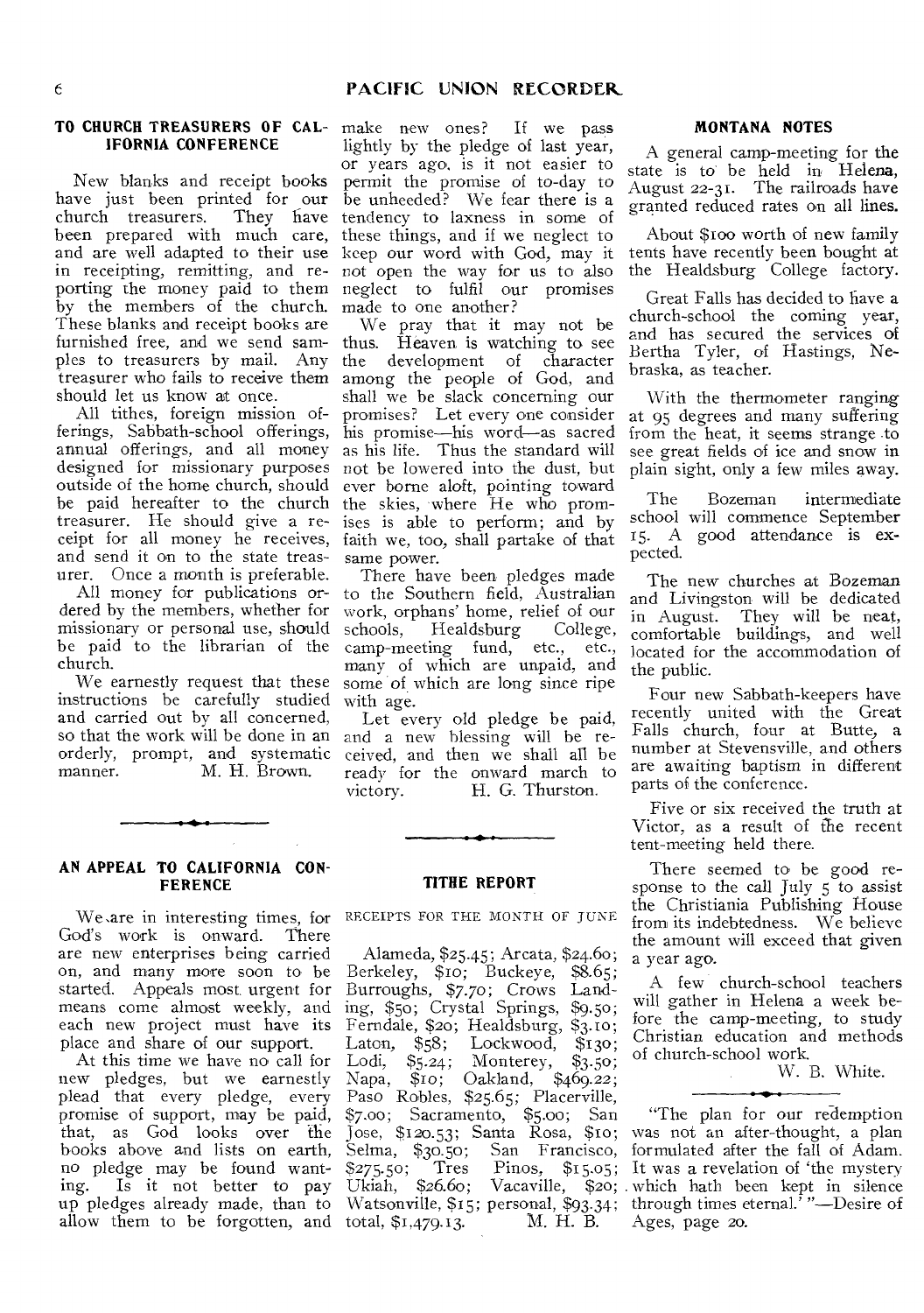**.SABBATH-SCHS.19L DEPARTMENT**  SABBATH-SCHOOL : READING CIRCLE YOUNG PEOPLE'S WORK

#### **ALONG THE WAY**

There are so many helpful things to do Along life's way

(Helps to the Helper, if we but knew) From day to day.

So many troubled hearts to soothe, So many pathways rough to smooth, So many comforting words to say To hearts that falter along the way.

Here is a lamp of hope gone out Along the way;

Some one stumbled and fell, no doubt— But, brothers, stay!

Out of thy store of oil refill;

Kindle the courage that smolders still; Think of what Jesus would do to-day For one who had fallen beside the way.

How many lifted hands still plead Along life's way!

The old, sad story of human need Reads on for aye.

But let us follow the Saviour's plan—

Love unstinted to every man;

Content if at most the world should say, " He helped his brother along the way." —Selected.

**SABBATH-SCHOOL OFFERINGS, AND HOW TO INCREASE THEM** 

First of all, we would ask why offerings in the Sabbath-school are necessary. To this question there may be several answers. The one which is generally given first is that Sabbath-school donations are for the purpose of purchasing supplies for the Sabbath-school, and what remains may be given to the foreign mission work; but let us just reverse this answer, and see how much better it sounds.

The Sabbath-school donations are to assist the foreign missionary work, only using what is really necessary for the running expenses of the school.

"because I desire a gift; but I desire fruit that may abound to your account." Gifts that do not abound dren, and I have found that exto the account of the giver have ample must go with precept. lost much of their value.

In making an offering of any kind the individual is benefited according to the amount of his gift and the spirit in which it is given. For example, which will get the more benefit from his offering, the one who gives once a month, or the one who gives every Sabbath; and the one who gives one cent that he does not happen to want for anything else, or the one who gives five cents for which he has denied himself something that he really wanted to have? Which do you think will really be any better for having given? You will doubtless say, "The lat-

ter, to be sure." order that every member of the Sabbath-school may give in this spirit, what can be done? This is the question which confronts every Sabbathschool teacher. Has any one a method that will bring about this spirit of giving in young and old? Then the question of how to increase the Sabbath-school donations would be settled, for where the spirit of self-sacrifice is present, there is behind it love for the object for which it is being given.

Paul says, in Phil. 4:17, "Not may seem very simple, but it does As "faith cometh by hearing," so love also comes by hearing. The more the children hear about the needy cause for which our offerings are given each Sabbath, the more their love will increase. Then another question arises, When in the Sabbath-school can we find time in which to speak of these things? Who will suggest a plan whereby this subject can find a place in the Sabbath-With my class of little boys I have taken a few moments at the close of the lesson to speak of these things, and, as an objectlesson on giving, I would give each child who had none a penny to give. This, at least, has helped them to remember, for most of them will now think as soon as they reach the class-room, and want to go to their fathers for their pennies, if they have forgot-<br>ten them before coming. This ten them before coming. not take great things or mighty words of wisdom to impress chil-

Convention paper.

### **THE SOURCE AND CHANNEL OF HEALING FOR SOUL AND BODY. No. IV**

ONENESS OF SPIRITUAL AND PHYS ICAL HEALING

"Who forgiveth all thine iniquities; who healeth all thy diseases." Ps. 103:3.

God is just as surely the healer of disease as He is the forgiver of sin. He forgiveth all our iniquities, and healeth all our diseases. Souls that would shudder at the thought of seeking forgiveness of sin, and the healing of the soul from the wounds of moral transgression, at the hands of man, will go to a doctor with full confidence that he is able to cure their diseases, and save them from the results of physical transgression, little appreciating that spiritual sin and physical sin are transgressions of the same divine law. There is but one law, and one Lawgiver, and there is but One who can save us from the results of transgression, whether physical or spiritual. To be healed either physically or spiritually requires the life-giving ministry of Him who came that we might have life, and have it more abundantly. John 10:10. The same God that forgives sins, heals disease. And just as surely as He is the only One who can or does forgive sin, so He is the only One who can or does heal. Doctors, nurses, medicine, or treatments have no power in themselves to heal disease. At best they are simply means that may be intelligently utilized to cooperate with the healing power of God. And this healing power, to a certain extent, is constantly operating within the man.

If you should learn of one who was in moral peril,—an unsaved soul, seeking for light and truth, —and you should succeed in leading him to recognize his sin-sick condition, and then you prayed with him, and had the blessed experience of seeing him born into the kingdom of God, of seeing his sins forgiven, and witnessing the complete healing of his soul, would you for a moment think there was anything you directly had to do with the forgiveness of his sin,—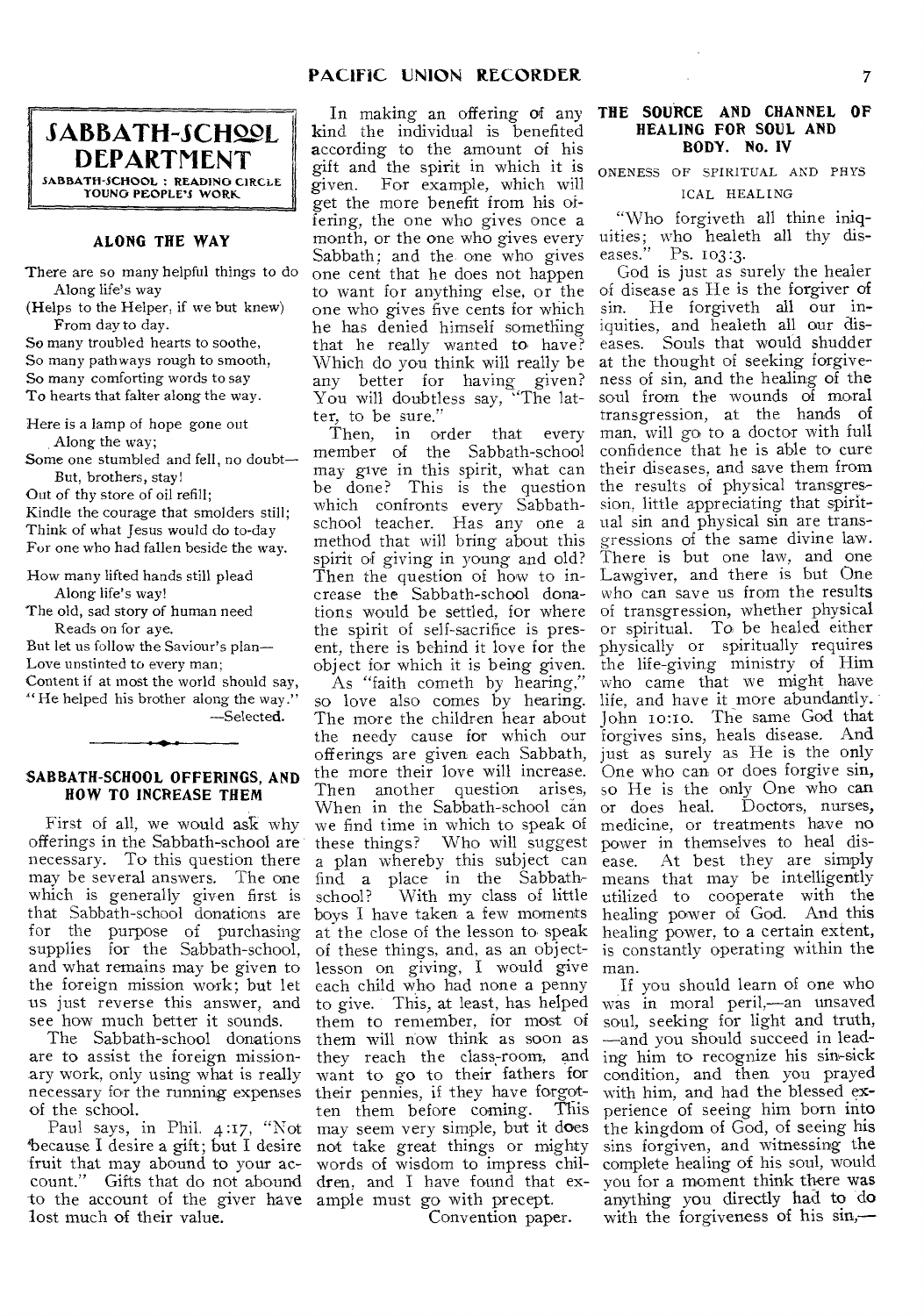his moral healing?—Not for an instant would you entertain such a thought. You were simply a channel, an instrument, used by God to point out the way of life to this erring soul, as did John the Baptist of old, who stood and cried, saying, "Behold the Lamb of God, which taketh away the sin of<br>the world."  $\lceil \text{ohn } r : 29$ . This the world." John  $1:29$ . heart-sick soul came to the Saviour. His sin was taken away. Your prayers were simply a means, in the hands of God and under His blessing, of leading this sinsick soul back into the path of harmony with God and willing obedience to His law.

So here is another person, one out of harmony with God physically, a physical sinner, one who has violated the laws of health, and has begun to suffer the stern consequences of transgression. He is in need of physical healing, just as the other soul was in need<br>of spiritual healing. A physiof spiritual healing. cian comes along and helps this individual, by telling him what he has been doing that made him sick, to get back into physical harmony with God. He prays with him, as it were, physically, and helps him back into the divine order. The man ceases to trans-ciety meetings growing in spiritgress, begins to cultivate health, ual interest and missionary enand by and by he gets well. Who healed him, the doctor, or God? It must be very evident to all that the indication that sooner or later the doctor did for this man physic- there will be a disintegration of ally no more than the minister the work? did for the other one spiritually, that is, simply helped him, by gaged in actual missionary work? means of advice and treatment, back into harmony with physical to sing missionary songs, pray law, just as the minister helped the sinner by his adVice and prayers back into harmony with individual and actual missionary moral law.

The forgiveness of sin (and sin is the real cause of all our afflictions) is a matter wholly in the hands of God; and, likewise, the healing of disease, which is the effect of sin, is the work of God,—a thing that God alone can perform. Divine healing is a transformation by the aid of divine power from the sphere of disobedience to that and sending thousands of others of obedience, from the realm of to the insane asylums? Every a process whereby man is able, intelligent agitator and true re-youth, and that they may become

both spiritually and physically, to former along the lines of tobacco, get out of a wrong state into the right state, after having secured the disposition to make this change,—a disposition to cease to do evil and to learn to do well. The healing power is the same, whether manifested mentally, morally, or physically. It requires the same power to heal the body that it does to forgive sin. To the Christian, divine healing is but the continuation of the miracle that was wrought when the soul returned to God and first tasted the sweets of heaven's healing graces. God is the forgiver of sin, and the healer of disease, which is the effect of sin. Thus we find the plan of salvation complete,—forgiveness of the guilt of sin, and cleansing from the effects of sin.

W. S. Sadler.

#### SUGGESTIONS

There are a few things that have been impressing my mind lately, to which I would like to call the attention of those who are in charge of the young people's work.

1. Are the young people's sothusiasm? or is there a tendency for things to become formal, with

2. Are the young people enor do they merely meet together missionary prayers, and express missionary sentiments? Is there work in progress?

sin and death to that of righteous-Seventh-day Adventist young man and drinking, that true health reness and life. Divine healing is and young woman should be an form may be presented before our 3. What are you doing in your society to make bona fide temperance reformers of every member? Is anything being done to encourage the young people to give the trumpet a certain sound on the cigaret question, which is carrying down so many thousands of youth to their graves every year,

vice, and cigaret smoking.

4. What are the members of the young people's society doing to place our literature before the people in the sale of "Christ's Object Lessons," other small books, and pamphlets, as well as the "Signs of the Times" and the "Life Boat"? Are there not suitable persons who would gain a valuable experience by being encouraged to take hold of this work?

5. Are the older members of the young people's society alive to their opportunities of holding informal meetings and doing personal work in the jails, prisons, almshouses, and hospitals, and other institutions that may be located in their midst?

6. What is the society doing along the line of missionary correspondence? Our young people should be encouraged to write letters that will tell for time and eternity, and not waste time and postage stamps in writing mere sentimental letters or idle chitchat. Correspondence is a grand avenue to reach the souls of men and women.

7. Are the young people improving their opportunities to help in the neighborhood in times of sickness and distress or death? These valuable occasions to reach our fellow-men should not be allowed to pass by unimproved.

8. What are the young people doing to build up the Sabbathschool, to make it interesting, and to make it attractive to outsiders? And what are you doing to get outsiders to attend our Sabbathschool, as well as to attend the young people's meetings?

9. Are you planning in your society's meetings to do anything toward encouraging the young people to hold cottage meetings the coming winter? This is an opportunity to reach many people, and affords valuable training for our youth.

to. What is being done in your young people's work to hold up the. principles of reform in eating

J.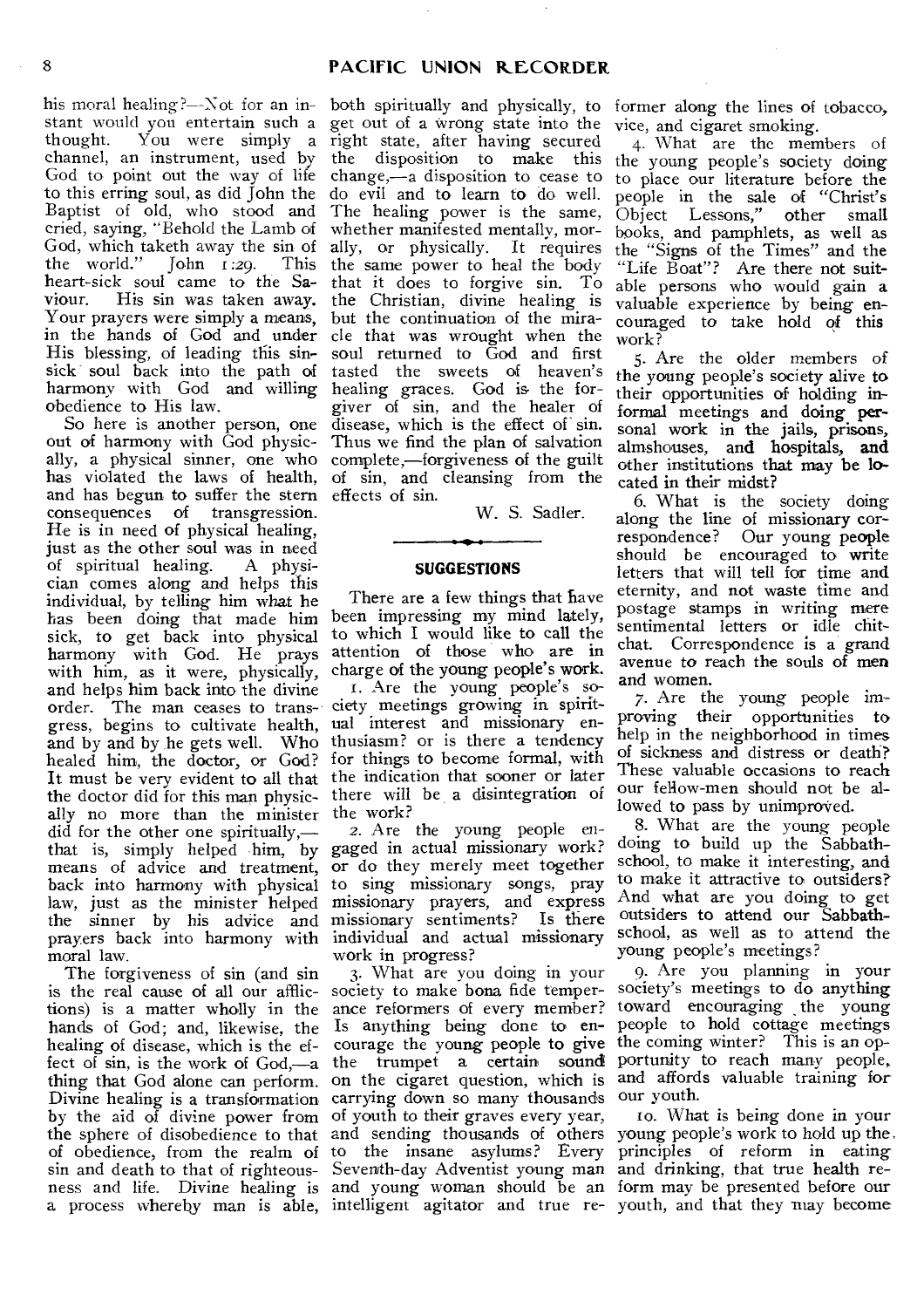examples of physical reform in their own lives, and channels of communicating these truths to the world?

The foregoing are merely suggestions, and I would ask that you prayerfully and carefully consider them, and bring such points before your society as you think may need emphasizing.

W. S. Sadler.



# **GERMAN DEPARTMENT OF WALLA WALLA COLLEGE**

At the Pendleton camp-meeting the fact was developed that half a dozen of our German young people were desirous of attending a German department at some<br>Seventh-day Adventist school. Seventh-day This led the trustees of the Walla Walla College to inquire, Would it not be best to establish a German department in connection with the college, so that these and other German young people could be educated at home and prepared for labor in our own field? At a meeting of the board a few days later, this matter was further considered, and it was decided that, if, at the Endicott camp-meeting, a sufficient number of students should promise to attend such a department, it would be opened. At the meeting in question, about a dozen young people made this promise, and the board of trustees have accordingly decided to start a German department, with Elder H. J. Schnepper as teacher.

In this department the following studies will be taken up in German the coming year:—

Reading, writing, and spelling, according to the needs of the pupils.

Beginning German for English students, to acquire a vocabulary, and to enable them to read and speak German as well as may be done in one year.

German grammar for German students who have not made the grammar a study, and for English students in their second year's work.

Rhetoric for advanced students who have finished the course in German grammar.

Bible study, covering the same ground as that pursued by the English class in present truth.

General history, covering an outline of the world's history, with a good German text-book for study.

It has been found in other colleges where German departments have been conducted that the foregoing studies meet the wants of our German laborers, and that they prefer to pursue their other studies in the regular classes of the English department.

As we find that our German students will, the most of them, be unable to enter school the first month, it has been decided to delay the opening of the German department until Wednesday, October i. On that date it is expected that every student who desires to enter this department will be present for classification, and it is hoped that no one will put off coming until a later date, because it will be very inconvenient for any one to enter the classes after they have begun their regular work.

And now we appeal to our German brethren to work for this new department of the school in which they are so much interested. Let them extend the announcement as widely as possible, and influence worthy young people to enter the school. We desire to make this a permanent department of the college, if this year's work proves that there is a sufficient demand for<br>it. Will not our German brethren Will not our German brethren and sisters rally to the support of this effort, so vital to the interests of the German work in the Northwest, and shall we not have their hearty support, their sympathies, their prayers, and their patronage, that the German department at Walla Walla College may be the means of raising up laborers for the German work in the Northwest?

> C. C. Lewis, President.

Your words will not rise higher than your life. If you would

### **PRESENT NEED IN CHRISTIAN EDUCATION**

A brother writes to me, stating that where he lives there is a settlement of Sabbath-keepers with twenty-five or thirty children, and they want a school. They have organized a district school, and all the directors are our own people. But they begin to have fears that by using the state Books and being debarred from teaching the Bible and the special truths for these days, they will fail to meet the demands of the Lord upon them to provide a Christian education for their children. They ask if it is possible to secure a teacher. They do not have much money, being new settlers, but they raise plenty of produce, and have an abundance of land to give for the establishment of an industrial school.

In reply I told him they might well have misgivings with reference to their proposed Seventhday Adventist public school. I have seen several churches go through this experience, and always with sad results. Sooner or later they see the necessity of a straight-out church-school, with no entangling alliance with the state; and when they try to change to such a school, there is friction with those in the church who think the old way is good enough. Better start right, and have no wrong stitches to unravel.

As for the teacher, I am new in the field, and can not now place my finger on the man and wife adapted to the place. But I have an abiding faith in the statement on page 109, Vol. 6, of the Testimonies, which states that God has such workers in preparation, and they will appear when the church opens the way.

Another brother writes me for a man and wife to take charge of a sniall intermediate school, teaching the classes and making a home for a few students who could come in from surrounding churches.

speak eloquently, live righteously. which our people in the Northwest These calls emphasize the need for fifty or more men and women to attend the Walla Walla College the coming year, to prepare themselves to take charge of the church and intermediate industrial schools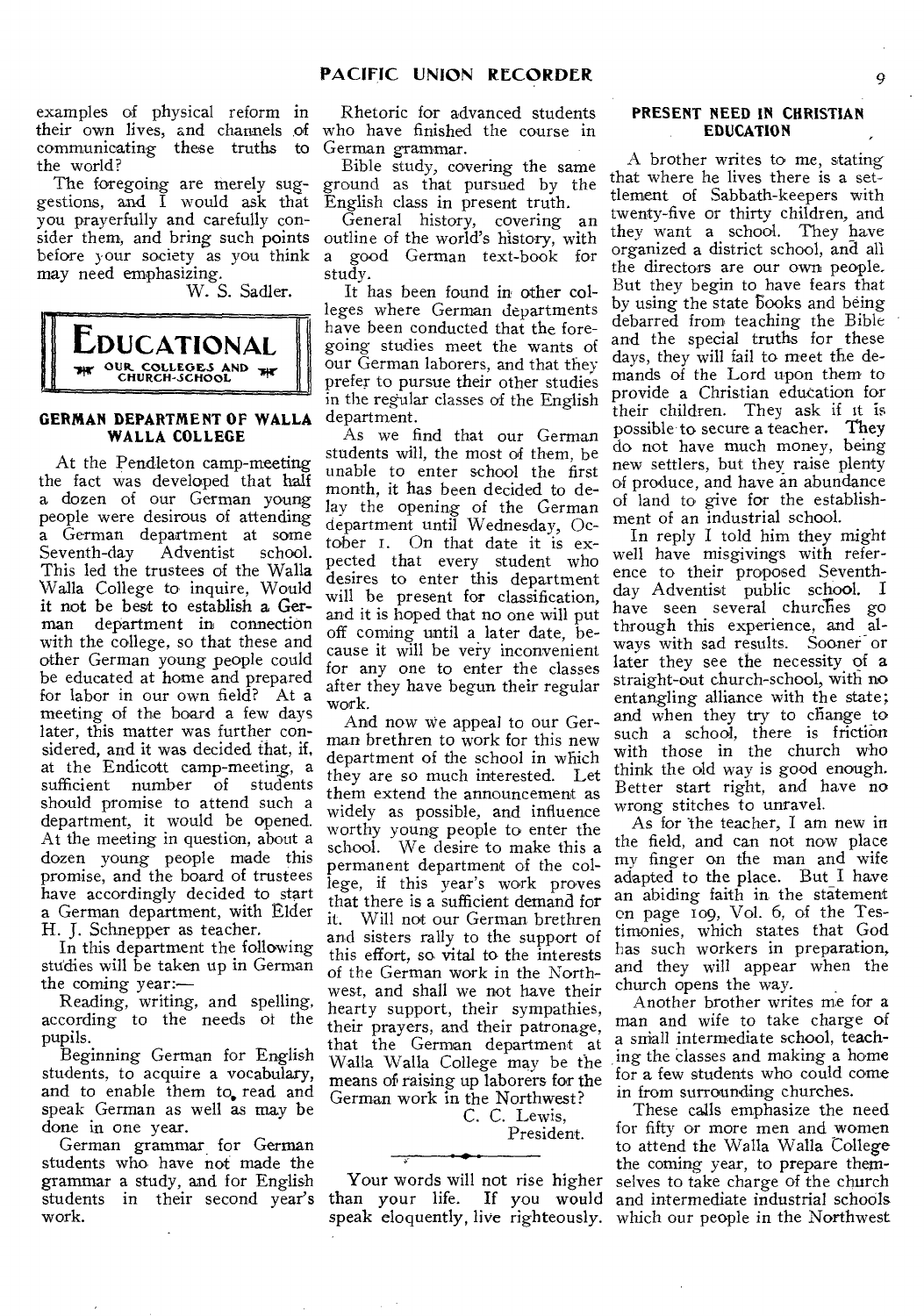able teachers can be secured. ment. And our call is not simply for young people without experience. We need many of these, to be sure, to spend two or three years in thorough preparation for openings that are sure to be waiting for them at the end of their course. But we also need, especially just now, men and their wives who can be fitted by a year's work to take charge of industrial schools,—men in middle life who have good sense and Bible religion, and have made a success in financial matters men who can take a farm and make a small school pay expenses upon it from the start. Such men are more difficult to find than are mere teachers. The church is calling for them; Walla Walla College is calling for them; the Lord is calling for them. Let those who in their hearts can respond, "Here am I, Lord, send me," write at once to the undersigned, at College Place, Wash.

C. C. Lewis, Pres. Walla Walla College.

#### **CORRESPONDENCE SCHOOL**

Throughout the Healdsburg College district are a large number of youth and middle-aged persons who, for various reasons, are deprived of the advantages which the college affords, and, in view of this, the college board has decided to open and conduct through the coming year a correspondence department in the college. It is hoped that a large same, also the salary of the secrenumber will avail themselves of tary who performs the clerical portunities.

are ready to start as soon as suit-this opportunity for self-improve-work. The rate of tuition is \$1.5o

# STUDIES OFFERED

All the studies that are offered to the regular college students, as outlined in the college calendar, are also offered to those who enroll in the correspondence school; and, besides, the college faculty are the instructors in this department, the only difference being that the, students in the correspondence school are instructed by means of the pen, while those in the college receive oral instruction. Some may be perplexed as to what studies to select. First of all, obtain a thorough knowledge of the common branches of education—grammar, arithmetic, geography, reading, spelling, history, etc.

The following additional studies are suggested as being very practical in their nature, and such as will aid in fitting our young people for service in the cause of God: Bible, physiology, nature study, hydrotherapy, bookkeeping, shorthand, and typewriting. A full list of studies will be found in the college calendar, which will be sent on application.

# RATE OF TUITION

carrying on the actual work. This includes the time and material used in preparation of the lessons, postage for mailing the lessons, time spent in preparing examination questions, and correcting the

per study, payable monthly in advance. Additional studies will be at the rate of \$i.00 per study.

A membership fee of \$i.00 will be charged each student on becoming a member of the correspondence school. This is in harmony with the plan followed in the regular college work. The membership fee of \$1.00 sent to the secretary of the Healdsburg College Correspondence School will constitute the applicant a member of the school.

#### CREDIT FOR WORK

Students of the correspondence school who do thorough work, and pass satisfactory examinations, will receive credit for studies completed the same as regular students. In this way a course of study can be completed without attending Healdsburg College. It is, however, greatly' to the advantage of all students to attend the college, and thus receive the training and culture which come from the association of student with student, and student with teacher.

### INSTRUCTORS

The tuition has been placed just correspondence school, so that all high enough to cover the cost of the strength of a good corps of The entire college faculty is at the service of the students in the earnest, consecrated teachers is bound to make the work a success from the first. All that remains is that the school shall be blessed with an enrolment of a good num-, ber of students who are anxious to improve to the utmost their op-

# HEALDSBURG COLLEGE CORRESPONDENCE SCHOOL (APPLICATION BLANK)

# TO THE SECRETARY:-

Being anxious to obtain a better education, and thus fit myself for greater usefulness, I hereby present my application for membership in the Healdsburg College Correspondence School. Enclosed you will find \$1.00, the regular membership fee.

 $\bar{\bar{J}}$ 

| Name |  |  |  |  |  |  |  |  |  |  |  |  |  |  |  |
|------|--|--|--|--|--|--|--|--|--|--|--|--|--|--|--|
|      |  |  |  |  |  |  |  |  |  |  |  |  |  |  |  |

Date ..............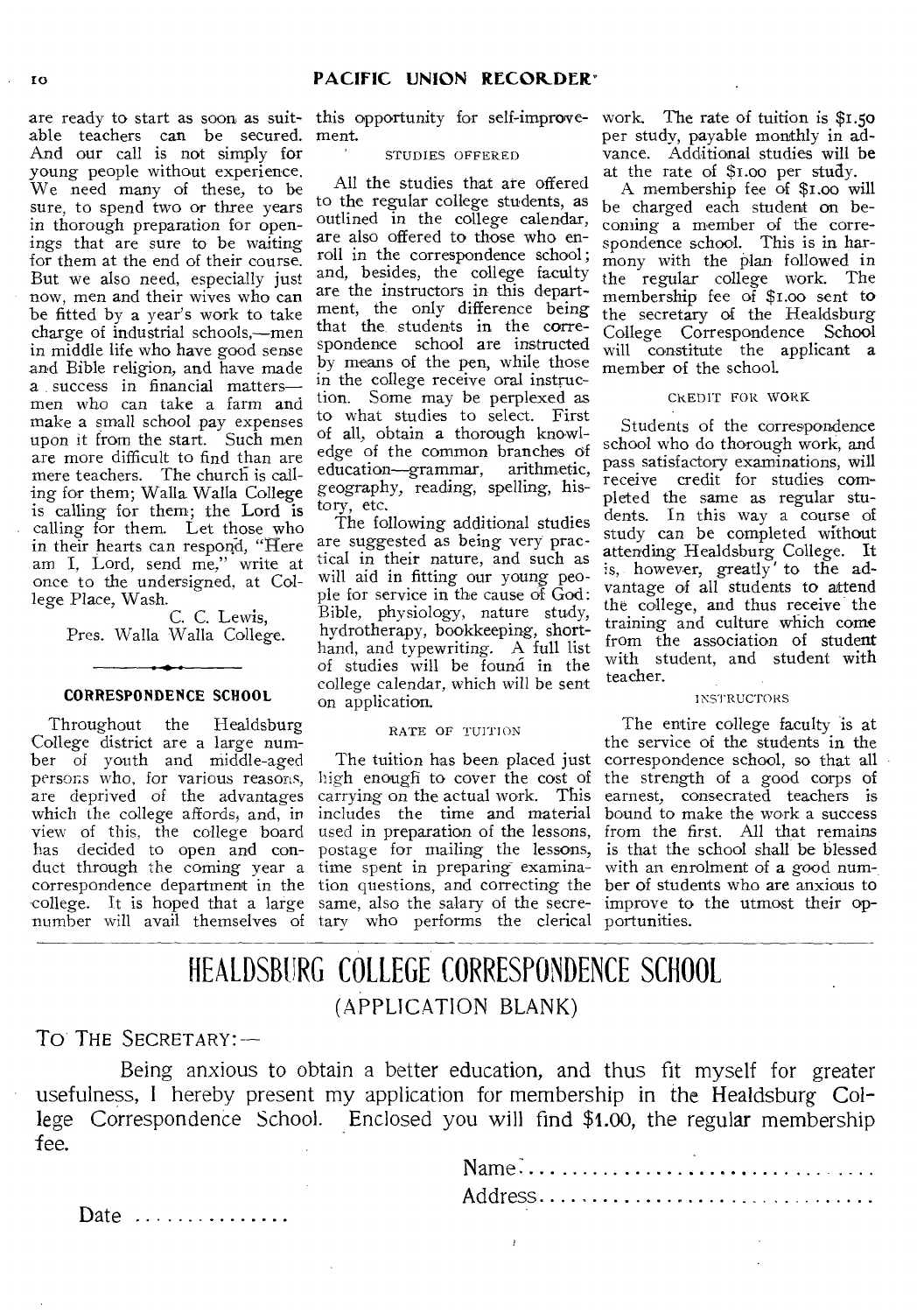#### EXAMINATIONS

Examinations will be given from time to time at the discretion of the teacher. If the examinations should indicate that the student is not advancing in his studies, consequently not receiving proper returns for the money invested, he will be advised to drop his studies.

#### SCHOOL OPENING

The correspondence school year will open Oct. I, 1902, and will continue until June 2, 1903. Let all who contemplate entering the school file their applications at once, so as to be ready for work by October 1.

APPLICATION FUR MEMBERSHIP

In making application for membership, please fill out the accompanying blank at once, and forward it, with the membership fee just the needs of our teachers. of \$i.00, to the secretary, Mrs. Alma McKibben, Healdsburg, Cal. M. E. Cady.

# THE TEACHERS' INSTITUTE AT **HEALDSBURG**

The teachers' institute, which closed the 13th inst., was a decided success in many ways. In the first place, the attendance was quite large, there being nearly forty **reg**ular attendants, about twenty-five of whom are church-school teachers. It is to be noted that there were very few absences from the sessions of the institute, and \_a lively interest was manifested by those present. All seemed to enter heartily into the work because of a love for it.

counsel of Elders A. T. Jones and number of years of **experience in**  J. 0. Corliss; also of Prof. C. C. teaching in the public schools, has Lewis, of Walla Walla College, and been appointed to this position. Prof. M. E. Cady, of Healdsburg College. Professors Rine, Derby, the teaching work in the past gives **and Curtis, of Healdsburg College,**  ground for evidence that he will **and W. W. Wheeler, church-**be able to take hold of the church**school superintendent of the**  school work in a way that will **Southern California Conference,**  place it upon a good substantial **F.** S. Bunch, of the Western Ore-basis. All of our churches that gon Conference, and 0. K. Butler, contemplate starting a school this of the Upper Columbia Conference, were also present, and **participated in the proceedings of the**  whose address is Healdsburg, Cal. **institute.** 

All seemed to be impressed **with the** importance of the church-

**PACIFIC UNION RECORDER** 11<br>school work, and with the neces-<br>n sity that all our teachers should **WALLA WALLA COLLEGE**<br>have a thorough preparation, that school work, and with the necessity that all our teachers should have a thorough preparation, that **they may do the** work in a manner to merit the approval of the Great Teacher, who is our pattern.

General talks on Christian education, Bible study, nature study, etc., were given throughout the course of the. institute. The discussion and adoption of a course of study, text-books to be used, and the preparation of a program for mixed schools, occupied the time of several sessions. These were • really interesting occasions, and showed that our teachers are wide awake and alive to the necessity for an advance move in the church-school work.

At the close of the ten days' session an examination was given in the common branches, to find out

The summer school **for** teachers is now in full **progress, with a**  regular attendance of **about twenty**five. All are entering heartily into the work, with a determination to make the most of their opportunity. Thorough reviews in the common branches are being given; also more advanced work in nature study, physics, advanced English, etc., will be given to those desiring it. J. S. **Osborne.** 

### NOTICE THE CHANGE

We had the able assistance and three years, and who has had a Another change has been made in the superintendency of the church-schools in the California Conference. Prof. J. S. Osborne, who has been connected with the Healdsburg College for the last

> Professor Osborne's success in coming year, should communicate with Professor Osborne, M. E. Cady,

**Educational Secretary Pacific Union Conference.** 

# CALENDAR SUPPLEMENT OF WALLA WALLA COLLEGE

A supplement to the annual calendar of Walla Walla College has just been issued, containing announcements in regard to a special course for Christian workers, the German department, the medical missionary department, the industrial department, and the normal department. Improvements have been made in all these departments, and every one who contemplates going away from home to school should read this supplement. Copies of both the calendar and the supplement may be obtained by addressing Walla Walla College, College Place, Wash. C. C. Lewis,

President.

### NOTICE TO CHURCH-SCHOOL **TEACHERS**

The summer school will continue seven weeks, at the end of which time an examination will be given and certificates granted to successful applicants. It is expected that no person will teach a church-school in this conference the coming year, or at any time in the futui e, unless he holds a certificate authorizing him to do so. The writer hereby gives notice to all persons who expect to enter the church-school work as teachers to be present at said examination. The date will be definitely announced later. J. S. Osborne,

Church-school Supt. Cal. Conference.

# TEACHERS' INSTITUTE FOR SOUTH-ERN CALIFORNIA

An institute for the church- -chool teachers in Southern California will be held at the schoolbuilding, at 790 East Fourteenth Street, Los **Angeles, August 26** to September 11, 1902. The conference will pay railroad expenses, and furnish rooms or tents for use of the teachers during the institute. Let not one person who expects to teach, or who desires to prepare for teaching in the near future, fail to be present. The light of revelation, combined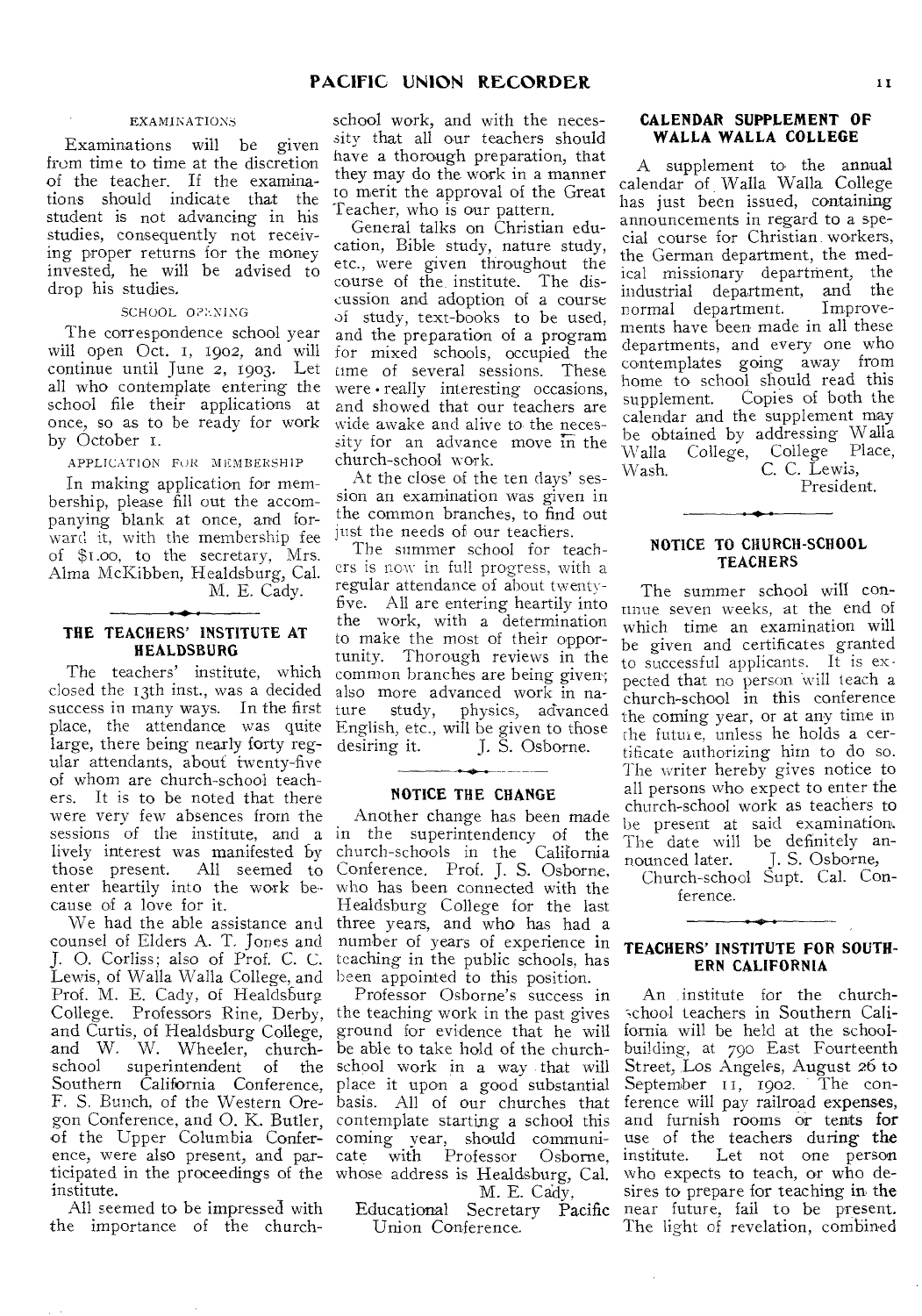every day; we need to shut ourselves up to communion with that light for a time, that we may be better prepared to go forth and perform our part of the work which shall spread the knowledge of the glory of the Lord in all the earth. Reader, we need more teachers. Is the Lord calling you to consecrate your talents to Him for use in the teaching line? If so, write to the undersigned, at 358 South Boyle Avenue, Los Angeles, Cal.

W. W. Wheeler, Supt. S. Cal. Church-schools.



# **ADVANCE STEPS IN THE MEDICAL WORK**

At the annual meeting of the California Medical Missionary and Benevolent Association recently held at St. Helena, it was decided to relinquish to the Pacific Union Medical Missionary and Benevolent Association all that territory outside of the Northern California Conference that had heretofore been under the supervision of the California Association, namely, Southern California and the Hawaiian Islands.

In harmony with the plan of its organization, the Pacific Union Association takes over this territory to assist in developing the medical missionary work therein as rapidly as possible and turn over the management and responsibility of such work to the local constituency as soon as consistent. With this object in view some of the members of the board met with brethren connected with the medical missionary work in Southern California during the last week in June to consider the enterprises already

The first place visited was Santa railroads. Barbara, where Dr. W. H. Jones

with experience, is shining brighter facilities of the institution being locality. The whole subject was overtaxed from the very beginning. The ever-increasing demand for the accommodation of patients has necessitated providing larger and better facilities at once; this the doctor is now seeking to provide, with encouraging prospects. Its situation, climate, and reputation will always make Santa Barbara a favorite resort for health-seekers, Missionary and Benevolent Assoand proper provision should be ciation were tendered to the new made for those who will seek aid from rational treatment.

> Notice has already appeared in the "Recorder" of the work. recently established at San Diego. It would have been difficult to find a more suitable location for the work that has been started there than that which has been secured for the treatment rooms, food store, and vegetarian cafe. While it is too early to *say* much concerning the degree of success that may attend these enterprises, yet it is perfectly safe to say that the prospects for success are very favorable. The restaurant was enjoying a good patronage, although it had Leen open only a few days. The store was doing as well as could be expected for one that had only had its stock of goods on the shelves a few weeks. The treatment rooms were not yet ready for business, but work was awaiting the doctor and nurses. After consulting with the brethren of San Diego and the<br>conference committee, it was conference committee, it thought best to let this work, for a time, remain under the Pacific Association.

under way in that section, and also The plant is conveniently located such openings as seemed to pre- for business, being reasonably near sent themselves for advanced work. the center of the city and near the The work in Los Angeles was found to be steadily growing and every one connected with it seemed to be very busy. Nothing has been done yet towards establishing the much-needed sanitarium for this vicinity, but the preliminary work of finding a suitable location, etc., has been referred to Dr. T. J. Evans. Preparations for a bakery and food work are being made on a very extensive scale.

has opened a small sanitarium, with work in Los Angeles, and place the most encouraging prospects, the responsibility upon those in that facts concerning the real causes of It was decided to incorporate the

presented to the church, who selected a constituency of twenty-five and a board of seven directors, the latter being F. B. Moran, T. J. Evans, R. S. Owen, C. Santee, S. S. Merrill, W. M. Healey, and T. S. Whitelock. Those enterprises heretofore conducted in Los Angeles by the California Medical corporation by the Pacific Union Board and were accepted by it. The local association is to be known as the Los Angeles Medical Missionary and Benevolent Association, and is organized upon the same principles outlined in the articles of incorporation of the Pacific Union Association, with which it is organically and directly connected, and will probably remain so until such time as the Southern California Conference may think best to create a general association for its territory. In organizing the board Dr. F. B. Moran was elected president and S. S. Merrill, secretary and treasurer.

The prospects and possibilities for the medical work in Southern California are practically unlimited; everywhere, almost, there seems to be a real demand for accommodations for the sick. The entire section is a health resort. The situation demands careful study, that in planning for one locality or one enterprise the resources available shall not all be exhausted, to the detriment of other places.

W. T. Knox.

#### **HOW TO STRIKE A TELLING SLOW FOR TEMPERANCE**

The Lord blessed in a most marked manner the effort we made against the tobacco evil in the June number of the "Life We have decided to ask. our friends everywhere to help *us*  circulate the August number, which will take up the temperance question.

The August number will contain most stirring words written specially for it by prominent temperance workers. It will also be filled from cover to cover with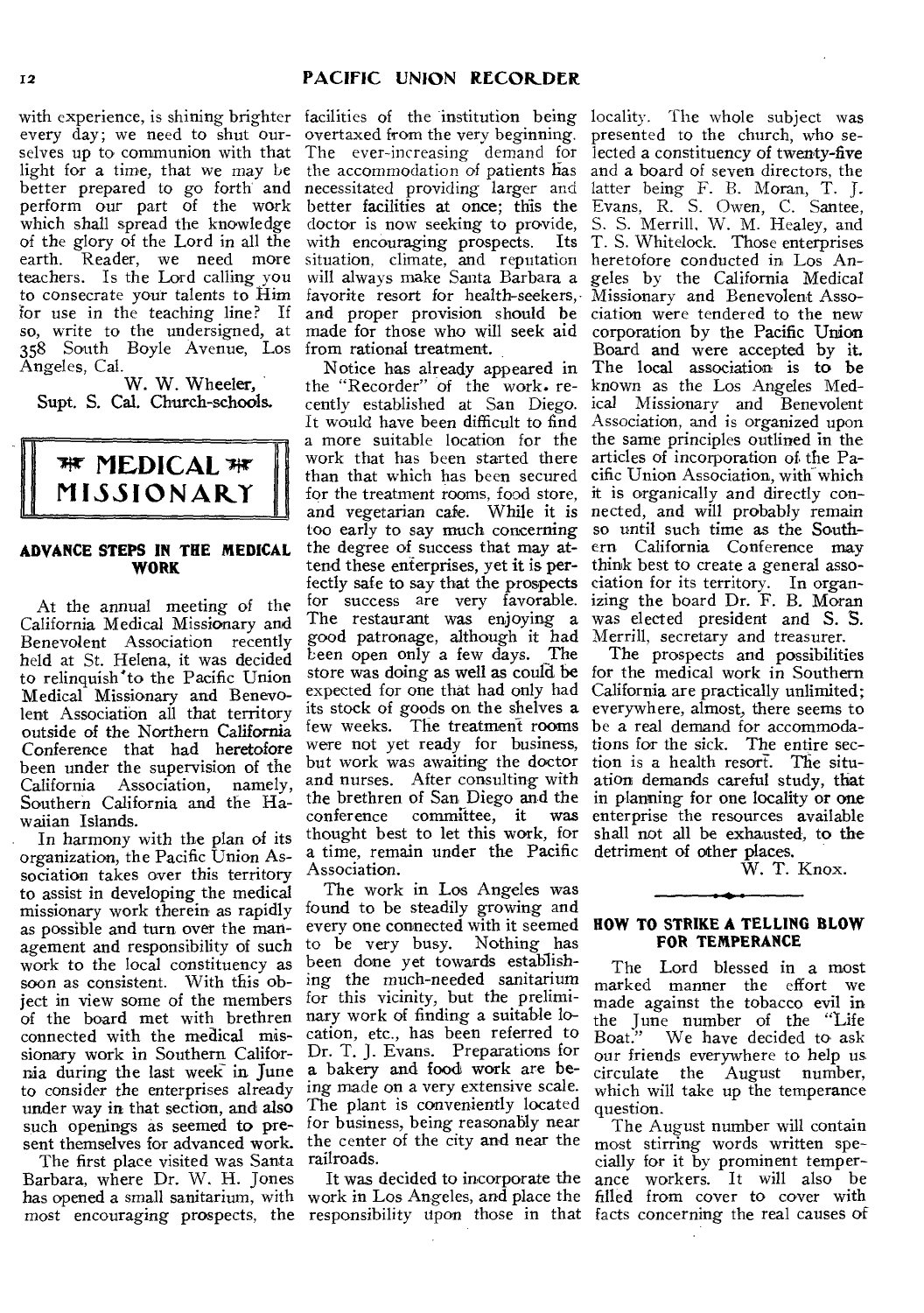intemperance, and helpful sug-structure of our bodies and the need a good stomach to fill your gestions as to how the drunkard may cooperate physically so that he may secure the best spiritual results. It will also contain some of the striking experiences that we have met here in Chicago, as they fense against the entrance of all will serve as an encouragement to the struggling inebriate.

All orders for a hundred copies or more will be furnished at one cent and a half per copy, and smaller orders at two cents per

copy.<br>Address the "Life Boat," 28 Thirty-third Place, Chicago.

David Paulson.

# **GERMS OF DISEASE**

The study of disease and its causes during the past few years has lifted a cloud of darkness which hung over the human race for ages. Disease, formerly looked upon as the result of a malign influence, a dispensation of Providence, or an evil spirit, has been shown by scientific investigation to be a very definite thing. It is no longer imaginary, but a substance really existing. small that we can not perceive it with our unaided senses, but the wonderful magnifying power of the microscope has, during the last quarter of a century, brought it into view. So small are the germs of disease that millions may exist on the point of a pin. They must often be magnified thousands of times before they can be seen. Science has not only enabled us to see the germs of disease, but also to get acquainted with them. That is, we know them by their habits, shape, and the effects that various substances have on them. By many hours of patient labor, Dr. Pasteur and others have perfected methods by which many of these disease germs can be definitely distinguished from each other.

No intelligent individual, after a study of the results of these scientific investigations, can doubt the existence of disease germs; but far more important to every human being is the knowledge of how to keep these germs out of the body. If we will study the breathing in the open air. You that shines upon it."

avenues of resistance, we will readily see why the author of disease uses such minute organisms to do his deadly work.

Nature has amply provided deanimal and plant life; even the microscopic germ can not enter if the body is in perfect health. But anything which lowers our vital power also lessens the power of resistance, sufficient, perhaps, for a microscopic organism to enter a microscopic opening and begin a rapid multiplication. This may perhaps be only a local invasion, yet the poisonous pto-their being and obey them, life mains may be absorbed and life would be prolonged, and many be destroyed. Examples of this type are found in diphtheria and the common boil. Then we have microbes which enter with the air into the lungs, as the tubercular bacillus, also through the mouth into the digestive organs. But these passages are all lined with a protective membrane, continually secreting a fluid capable of destroying germ life. Without this wonderful mechanism, life<br>would be impossible. These would be impossible. deadly germs are our constant companions, ready to take advantage of an unguarded entrance. But even should they enter the tissues, they yet have foes to meet—they may be arrested by the lymphatic glands and destroyed, or attacked by the red and white blood cells, or their products may be eliminated by the liver and kidneys. So we can readily see that the plant or animal which depends on entering the tissues for his existence must not only be microscopical, but must also be very resistive. This is not only a logical theory, but has been demonstrated by science to be a fact.

The most important thing for us to know is how to keep these germs of disease from entering our bodies. This can not be done with drugs, but can be accomplished by obedience to nature's laws. In other words, keep the body in a normal condition. You want a good pair of lungs, that will fill your blood with oxygen. These may be cultivated by deep

veins with rich blood, and a strong heart to regulate the circulation. These may be obtained by taking a sufficient quantity of good, wholesome, and nourishing food at proper intervals. You want a set of nerves that will keep you up to the standard of physical and mental energy. These can only be attained by careful habits, and temperance in all things but cheerfulness—it may be taken in very large doses. "The pleasure of doing good animates the mind and vibrates through the whole body."

If all would study the laws of disease germs would become extinct. We can protect ourselves from their inroads by maintaining a normal resistance.

T. J. Allen, M. D. Tacoma, Wash.

# **SAN FRANCISCO MEDICAL MIS-SIONARY AND BENEVOLENT ASSOCIATION**

#### DONATIONS RECEIVED

Previously acknowledged, \$400.22; J. Eiger, \$50; B. F. Winkler, \$25; T. T. Heald, \$25; Dr. A. J. Sanderson, \$35; a friend, per A. J. Sanderson, \$16; C. L. Taylor, \$4.50; Mrs. E. R. Jones, \$2.50; L. N. Whisby, \$5.00; San Francisco church, \$9.05; L. C. Nelson, \$2.00; Sanitarium, St. Helena, \$7.94; Miss Bond, \$i.00; Mrs. Cushman, \$1.00; Mrs. Barcher, \$i.00; Fanny Ketchum, et al, \$i.00; J. N. Loughborough, \$1o; total to date, \$596.21.

> E. E. Parlin, Treasurer.

July 7, 1902.

# **THE BEST WAY**

One of the best ways of growth in faith is to take God's Word and test it —Episcopal Recorder.

"The growth of grace is like the polishing of metals. There is first an opaque surface; by and by you see a spark darting out, then a strong light, till at length it sends back a perfect image of the sur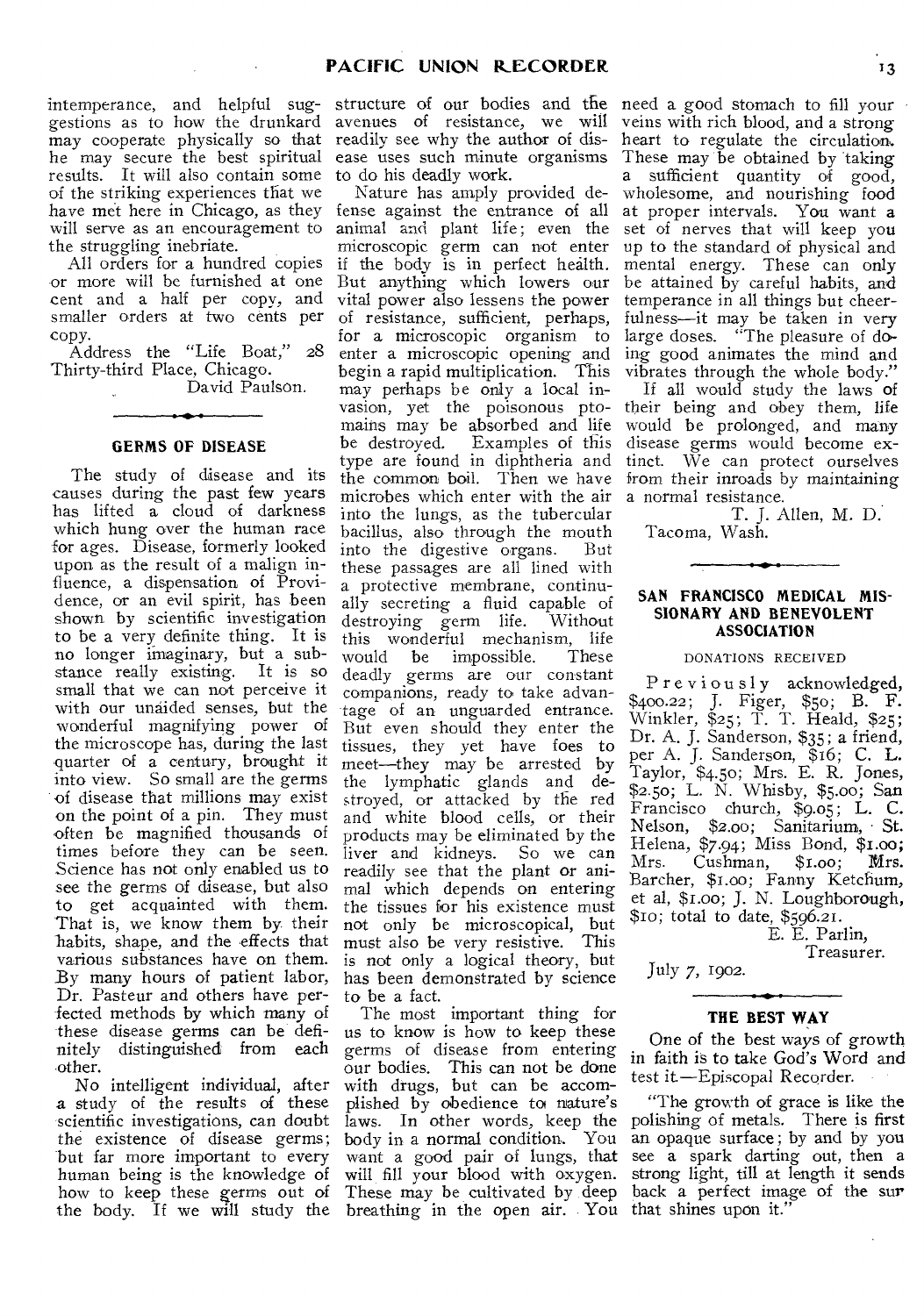**MISSIONARY WORK** 

#### **THE BOOK WORK**

#### SOUTHERN CALIFORNIA

#### Report for Month of June, 1902

#### MARVEL OF NATIONS

|                | Davs. |     | Orders. Value.         |
|----------------|-------|-----|------------------------|
| P. P. Adams 15 |       | 16  | \$240                  |
| T. C. Park20   |       | 15  | 23 25                  |
|                |       | 26  | 32 50                  |
|                |       | ŢQ. | $28 \text{ }$ $\infty$ |
|                |       | 15  | 22 00                  |
| HOME HANDBOOK  |       |     |                        |
|                |       | 13  | 70 75                  |
| Total          |       | 104 | \$200,50               |

# ARIZONA

| PATRIARCHS AND PROPHETS                              |                       |        |
|------------------------------------------------------|-----------------------|--------|
|                                                      | Hours. Orders. Value. |        |
|                                                      |                       | \$1875 |
| J. E. Bond, Flagstaff 20<br>F. S. Bond, Flagstaff 20 |                       | 10 00  |
| MARVEL OF NATIONS                                    |                       |        |
| J. E. Bond, Flagstaff<br>F. S. Bond, Flagstaff       | 3                     | 450    |
|                                                      |                       | 1,50   |
| Total                                                | 15                    | 475    |
| Miscellaneous sales.                                 | 25                    | 12 50  |
|                                                      |                       |        |

#### CALIFORNIA CONFERENCE

#### Report for Three Weeks, Ending July 18,1902

| Name.                     | Hours. Orders. Value. |              |             |       |  |  |  |
|---------------------------|-----------------------|--------------|-------------|-------|--|--|--|
| HOME HANDBOOK             |                       |              |             |       |  |  |  |
| Wm. E. Whitmore,          |                       |              |             |       |  |  |  |
| Whitmore49                |                       | $\mathbf{2}$ | \$925       |       |  |  |  |
| MARVEL OF NATIONS         |                       |              |             |       |  |  |  |
| J. Ap G. Williams,        |                       |              |             |       |  |  |  |
| Alameda 40                |                       | 4            |             | 6 00  |  |  |  |
| M. S. Drake, Fresno24     |                       | 9            |             | 13.50 |  |  |  |
| DESIRE OF AGES            |                       |              |             |       |  |  |  |
| F. H. Porter, Woodland.47 |                       | 4            |             | 12 75 |  |  |  |
| GREAT CONTROVERSY         |                       |              |             |       |  |  |  |
| F. E. Cary, Redding34     |                       | 1            |             | 2 50  |  |  |  |
| Geo. Cary, Whitmore87     |                       | 17           | 53 25       |       |  |  |  |
| G. Hunter, Woodland 82    |                       | 19           | 53 50       |       |  |  |  |
| F. A. Coffin, Woodland.71 |                       | 5.           | 14 50       |       |  |  |  |
| Total $434$               |                       |              | 61 \$165 25 |       |  |  |  |
| Miscellaneous sales.      |                       |              | ттг бо      |       |  |  |  |
|                           |                       |              |             |       |  |  |  |

### **WANTS TO HELP US**

The following letter has just been received from a gentleman in Kentucky, and we believe it will be of interest to the readers of the "Recorder," so we pass it on:—

"I have just read the 'Great Controversy between Christ and<br>Satan.' I like it. I want to be-I like it. I want to become acquainted with your house, as I love to sell good books."

We are sending this gentleman a catalogue, and are referring him to the Southern Publishing Association for further particulars, as he is in their territory. This, however, *is* only one of many instances which might be recounted showing that the people of the world are becoming interested in the literature published by this people.

Just yesterday a gentleman came into our office and handed me \$1o, saying that I might place right understanding of a sermon, it to the credit of some missionary field where it would do the most good. He has been in several times before on like business, but does not give his name. Says he has been reading the "Signs," and believes we have the truth, and wants to help what he can. He told me that he belongs to a Protestant church, but I do not know its name. I do know he is a Christian man, however, and that the Lord is working on his heart through the literature he is reading.

fellow-workers, these things make me feel more than ever as though I wanted a greater part in bringing the truth to others, who are just as anxious for it that are doing little or nothing. as are these men. Of course, you feel the same way, so let us do it. H. H. Hall.

# **SHALL WE HASTEN THE LORD'S COMING**

We have the statement in Matt. <sup>2</sup>4:14, "And this gospel of the kingdom shall be preached in all the world for a witness unto all nations; and then shall the end come." Thus we have brought before us a work that must be done before the Lord can come. If we desire to hasten His coming we have the privilege of doing so; and we can do it by helping to give the gospel message to the world. This can be done in many ways. We are not all adapted to the same kind of work. Some can give the message from the pulpit; others accomplish more by holding Biblereadings with the people; some can write books, tracts, and articles for our papers; others can take the believe this is the fourth time gospel in this printed form and the church has had that privilege carry it to the homes of the people in two years; as it is composed enand urge them to buy it. Thou-tirely of sisters, they must wait sands can successfully work in the until an ordained minister visits manner last mentioned. It is one them. We had a profitable season

of the best means of giving this last gospel message to the world, and multitudes can be reached in this manner that can not be approached in any other way; and people that read get hold of the truth better, because it makes a deeper impression upon their minds.

Often persons do not get the and are liable to soon forget what they heard; but when they have books, papers, and tracts to read, they can go over the subject until they do get the proper understanding, and if they forget it they can<br>read it over again. Thousands read it over again. have already been brought into the truth through the reading matter they have received.

The experience gained in the colporter work prepares many that engage in it to work in other branches of the cause; thus it is a school that prepares laborers for other fields of usefulness. Many persons are doing good, faithful work in giving this message to the people; yet there are many more

Brethren and sisters, do you not want a part in this work? And do you not desire to hasten the Lord's coming? Let us be faithful to the trust the Lord has committed to us, and do all we can to save souls, and thus hasten the coming of our Lord and Master.

S. C. Osborne.

### **FLAGSTAFF, ARIZONA**

We finished the canvassing of this place last Friday, and although the sales were not so many as we had hoped for, yet we feel that the Lord has blessed us much. It is extremely dry here, so there will be nothing in the way of crops. This always makes it hard for the canvasser.

Elder C. D. M. Williams and Sister Iles came up from Williams to spend a few days with the church here; thus we had the privilege of quarterly meeting. I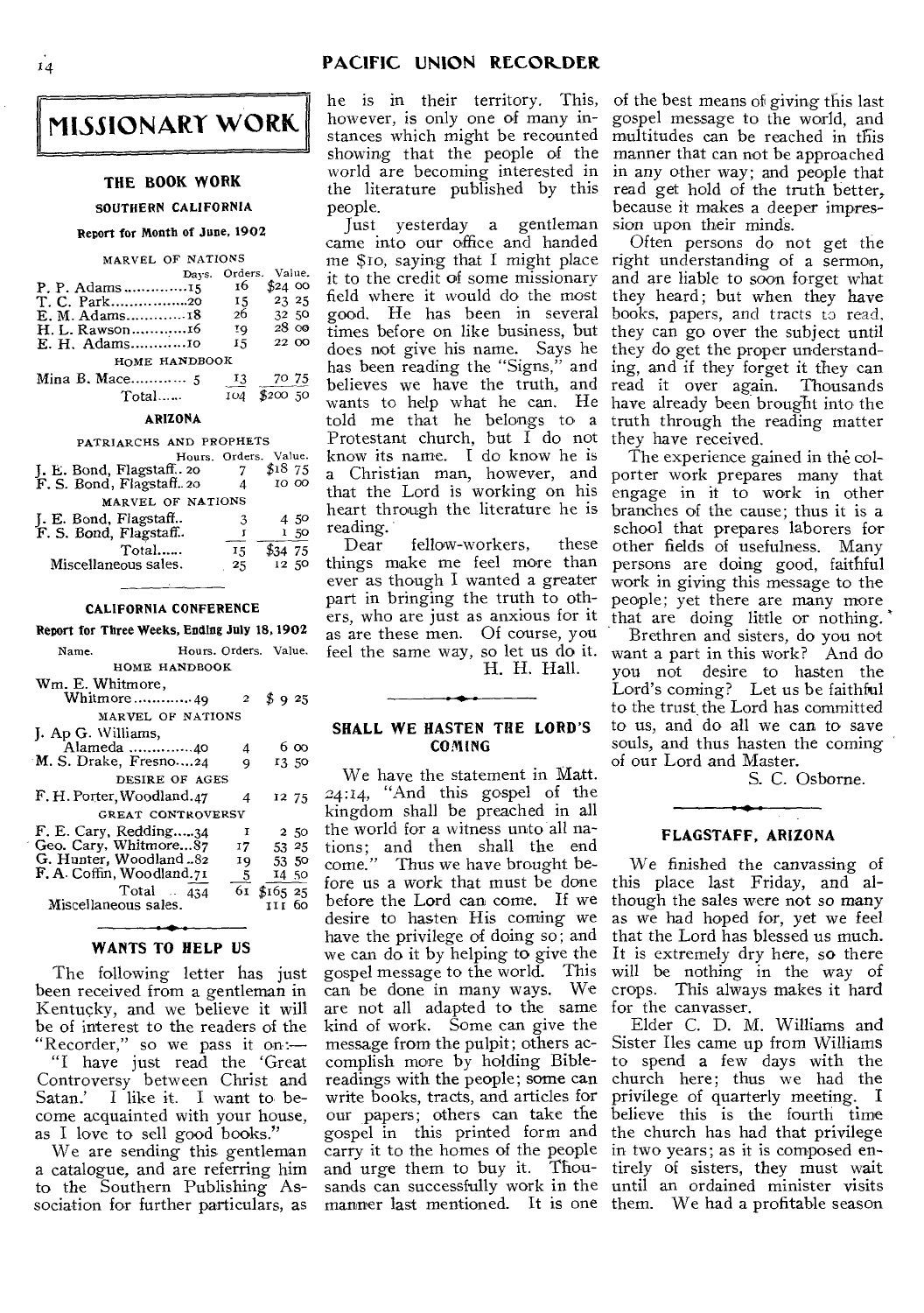together, and I believe the work ment after reading this report from here was much benefited by this visit.

To-morrow my brother will go to Winslow, to make a delivery of books. Next week we will deliver here, then he will go to a new field to canvass. As we have a good interest here, and many are anxious to study the Bible, I will remain to carry on the work. Several are almost ready to unite with us, and we have much hope that others will soon decide to obey God in all things.

I have had a very urgent invitation to go out to a mill thirteen miles from here and hold meetings each Sunday, and I hope to be able to enter this open door soon. Pray for the work in this field, and for the laborers.

J. Ernest Bond. July 16.

 $\overline{\phantom{a}}$ 

The August issue of the "Life Boat" will present the physical side of the temperance question in such a way that it will rekindle a new hope in the heart of many a despairing drunkard. The articles for this issue have been written by some of the leading temperance workers in the country.

Our people everywhere are requested to send the names and addresses of all victims of the drink habit in the range of their acquaintance, and a two-cent stamp for each, and the publishers will send a copy of the "Life Boat" to each.

Address David Paulson, M. D., 28 Thirty-third Place, Chicago, Ill.

# COURAGE

The success that has so far attended the "Object Lessons" work is enough to indicate that the hand of God is guiding it, and that He is sending His angels to prepare the way before the workers. The report from Brother Everson which is given in the Field Department indicates some of the special blessings that have been bestowed in favor of this work. We think no one should hold back a mo-—China's Millions.

doing what the Lord has asked each member to do in connection with this work.

When ministers of all denominations lend a helping hand, city councils, and county officers do what they can to encourage the good work, should any one refuse to take hold and place his allotted portion, to forward this special work?—Surely not. And the special blessing accompanying this work is to be enjoyed after we have done all that we can. Let us be prepared to receive the blessing.

# THE POSSIBILITIES OF PERSONAL WORK

If there were only one Christian in the world, and he worked for a year and won a friend to Christ, and those two continued to win each year another, and every man thus brought into the kingdom led another every year, in thirty-one years every person in the world would be won for Christ.

|                      |         |            | End 1st year, Christians | 2              |
|----------------------|---------|------------|--------------------------|----------------|
| ٤٤                   | 2d      |            |                          | $^4_8$         |
| $\zeta$              | 3d      | ٤ś         | ۷Ć                       |                |
| ٤ć                   | 4th     | i i        | $\ddot{\phantom{0}}$     | 16             |
| ćΫ                   | 5th     | "          | ٤ć                       | 3 <sup>2</sup> |
| ٤ć                   | 6th     | "          | $\epsilon$               | Ğ4             |
| $\epsilon$           | 7th     | $\epsilon$ | ćζ                       | 128            |
| 44                   | 8th     | æ          | ۷Ć                       | 256            |
| ۷ć                   | 9th     | 66         | "                        | 512            |
| ٤ś                   | 10th    | $\epsilon$ | $\epsilon$               | 1,024          |
| $\ddot{\phantom{1}}$ | 11th    | $\epsilon$ | 66                       | 2,048          |
| $\epsilon$           | 12th    | $\epsilon$ | ۷É                       | 4,096          |
| ٤ć                   | 13th    | "          | ٤٤                       | 8,192          |
| 66                   | 14th    | $\epsilon$ | 7                        | 16,384         |
| $\epsilon$           | 15th    | ۷ï         | $\epsilon$               | 32,768         |
| $\epsilon$           | 16th    | $\epsilon$ | $\epsilon$               | 65,536         |
| æ                    | 17th    | ٤ć         | "                        | 131,072        |
| $\epsilon$           | 18th    | $\epsilon$ | 46                       | 262,144        |
| ۷ć                   | 19th    | $\epsilon$ | $\epsilon$               | 524,288        |
| $\ddot{\phantom{0}}$ | 20th    | 11         | $\epsilon$               | 1,048,576      |
| $\epsilon$           | 21st    | "          | $\epsilon$               | 2,097,152      |
| $\epsilon$           | 22d     | 44.        | 66                       | 4,194,304      |
| $\epsilon$           | 23d     | "          | "                        | 8,388,608      |
| $\epsilon$           | 24th    | $\epsilon$ | $\epsilon$               | 16,777,216     |
| ٤ć                   | 25th    | $\epsilon$ | εe                       | 33,554,432     |
| $\epsilon$           | 26th    | $\epsilon$ | $\epsilon$               | 67,108,864     |
| $\epsilon$           | 27th    | ۷Ľ         | $\epsilon$               | 134,217,728    |
| $\epsilon$           | 28th    | $\epsilon$ | $\epsilon$               | 268,435,456    |
| $\epsilon$           | 29th    | $\epsilon$ | ٤ċ                       | 536,870,912    |
| ۷                    | 30th    | ۷ć         | ٤ć                       | 1,073,741,824  |
| ٤ś                   | $3$ Ist | ٤ć         | ٤ŝ                       | 2,147,483,648  |
|                      | China'n |            | $M$ illiane              |                |

God, who the universe duth hold In His fold, Is my Shepherd kind and heedful, Is my Shepherd, and doth keep Me, 1-,is sheep, Still supplied with all things needful.

TRUST

—F. Davison.

# SUMMER AT THE SEASHORE

When choosing the place for your vacation, select one the altitude of which is enough different from that at home to insure a considerable change of climate. Long Beach, Wash., which lies along the Pacific Ocean, just north of the mouth of the Columbia River, is a stretch of hard sand thirty miles long. There are plenty of good hotels on the beach, and the summer is cool and invigorating. Get away from the heat of the interior, and go down to the sea level, where your nerves can be restored, and from where you can return to your home invigorated and restored to health.

Send four (4) cents in stamps for an illustrated booklet describing the Columbia River region, to A. L. Craig, G. P. A., 0. R. & N. Co., Portland, Oregon.

# AN ATTRACTIVE REGION

The magic of California is accentuated this summer by the attraction of low rates and the presence of two great conventions. The Mystic Shriners held their Imperial Council in San Francisco in June, and the Knights of Pythias will hold their convention in August, and will have delegates from all parts of the Union. government of the United States loans the Knights a thousand tents, and the city will be gay with tents and plumes and banners and splendid uniforms.

The fine summer air on the coast, the attractions of San Jose and Santa Cruz, of Del Monte and Monterey and Santa Barbara, of the Shasta region, Lake Tahoe, and its magnificent scenery and wonderfully-tinted water, of Yosemite and the big trees of Mariposa, all easily accessible, will make the visit for thousands a memorable event.